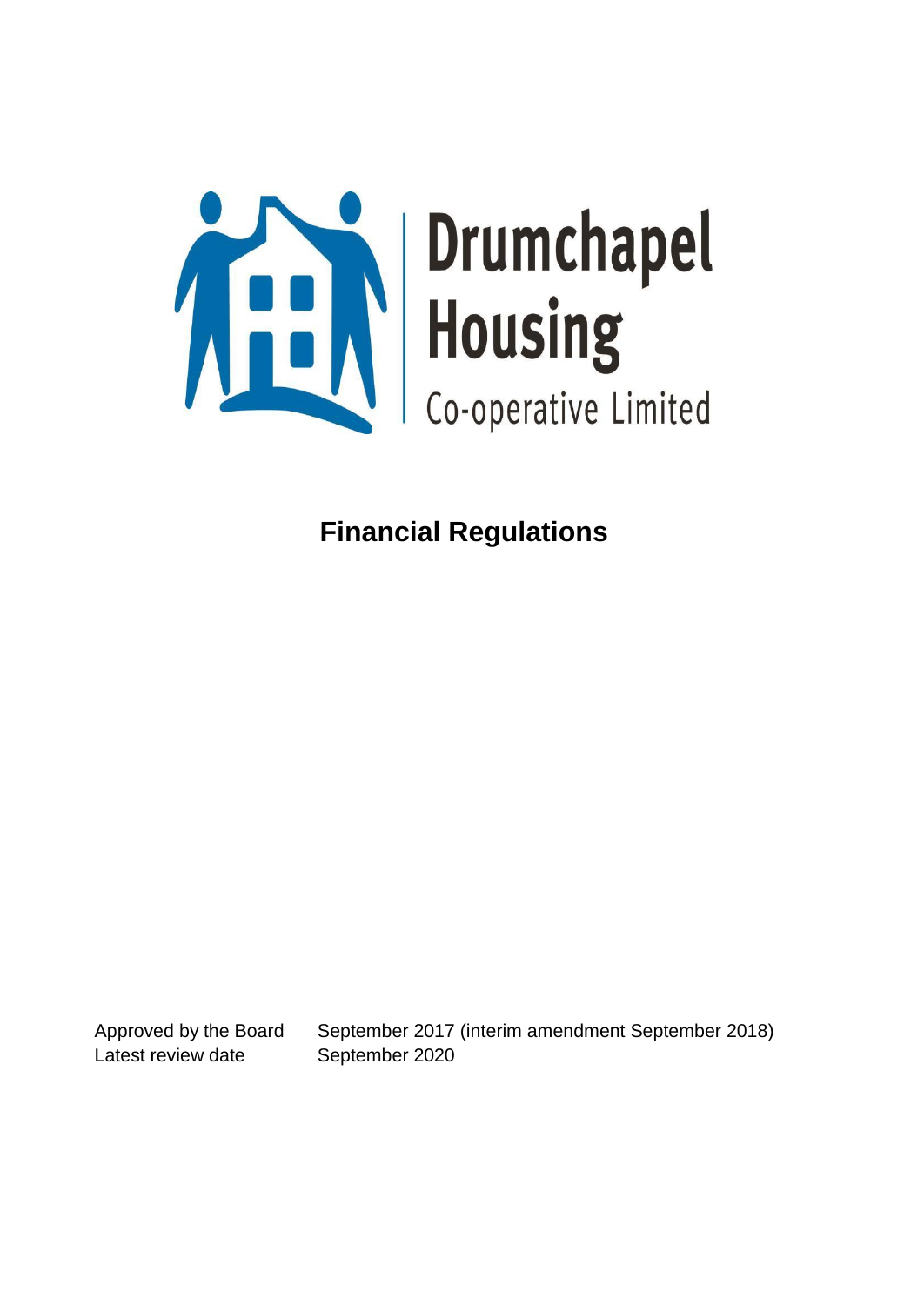# **Contents**

| 1  | Introduction                                            |
|----|---------------------------------------------------------|
| 2  | <b>Definitions</b>                                      |
| 3  | Internal financial control                              |
| 4  | <b>Management Board Responsibilities</b>                |
| 5  | Audit, Risk and Staffing sub-Committee responsibilities |
| 6  | <b>Staff Responsibilities</b>                           |
| 7  | Accounting                                              |
| 8  | Audit requirements                                      |
| 9  | Fraud and other financial irregularities                |
| 10 | <b>Business planning</b>                                |
| 11 | Approach to financial forecasting                       |
| 12 | Annual budget                                           |
| 13 | <b>Cash Controls</b>                                    |
| 14 | Debtors controls                                        |
| 15 | Asset controls                                          |
| 16 | Procurement, contracts and tendering                    |
| 17 | Annual maintenance programme                            |
| 18 | New build housing development                           |
| 19 | Books, registers and computer data                      |
| 20 | Security                                                |
| 21 | <b>Insurances</b>                                       |
| 22 | <b>Risk Management</b>                                  |
| 23 | Value for Money                                         |
| 24 | <b>Treasury Management</b>                              |
| 25 | Travel, subsistence & other allowances                  |
| 26 | Entitlement, payments & benefits policy                 |
| 27 | <b>Donations</b>                                        |
| 28 | Benchmarking and performance analysis                   |
| 29 | Authorising levels                                      |
| 30 | Authorised signatories                                  |
| 31 | <b>Budget Holders</b>                                   |
| 32 | <b>Group structures</b>                                 |
| 33 | <b>New Projects</b>                                     |
| 34 | Amendment of financial regulations                      |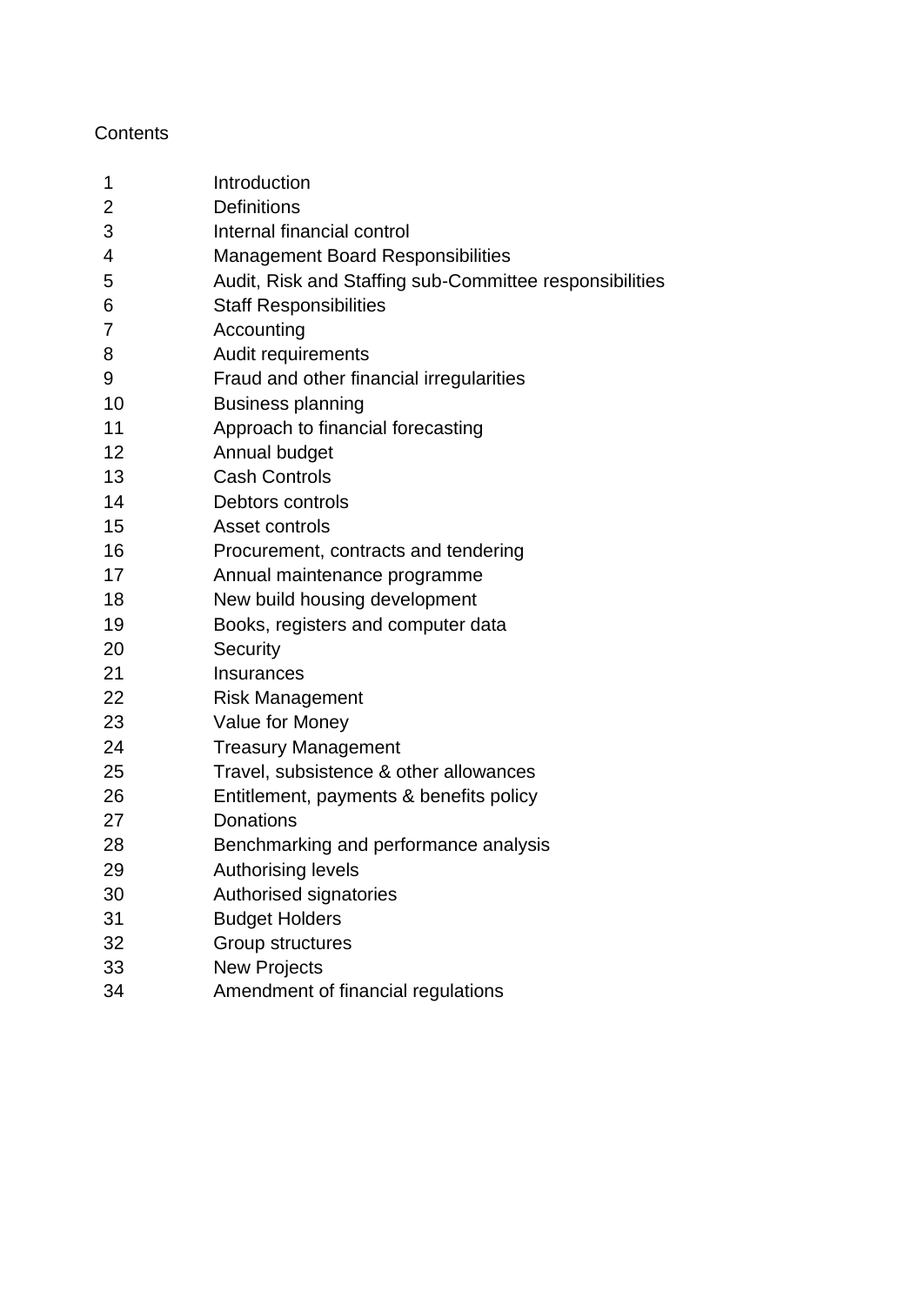# **1. Introduction**

- 1.1 The Co-operative must demonstrate effective governance and sound financial management and must have a robust policy and procedural framework that complies with legislation, guidance and good practice.
- 1.2 Our Financial Regulations are based on the following current governance/ management structure and relationships:



- 1.3 The Co-operative currently operates under the Scottish Federation of Housing Associations (SFHA) Charitable Model Rules 2020 which are the constitution of the organisation.
- 1.4 The standing orders of the Co-operative detail how the business of the organisation will be run and include delegated responsibilities, powers and remits of the Board and sub-Committee.
- 1.5 The financial regulations detail Board, sub-Committee and staff responsibilities together with details of generally accepted best practice. They form a part of the overall system of financial and management control and take account of the Scottish Housing Regulator's (SHR) Regulatory Standards of Governance and FinancialManagement.
- 1.6 Compliance with the financial regulations is compulsory for all governing body members and staff. It is the responsibility of senior management to ensure that all staff are aware of the existence and content of these regulations.
- 1.7 Nothing in these financial regulations will override instructions from or conditions imposed by the Scottish Government, the SHR, the Financial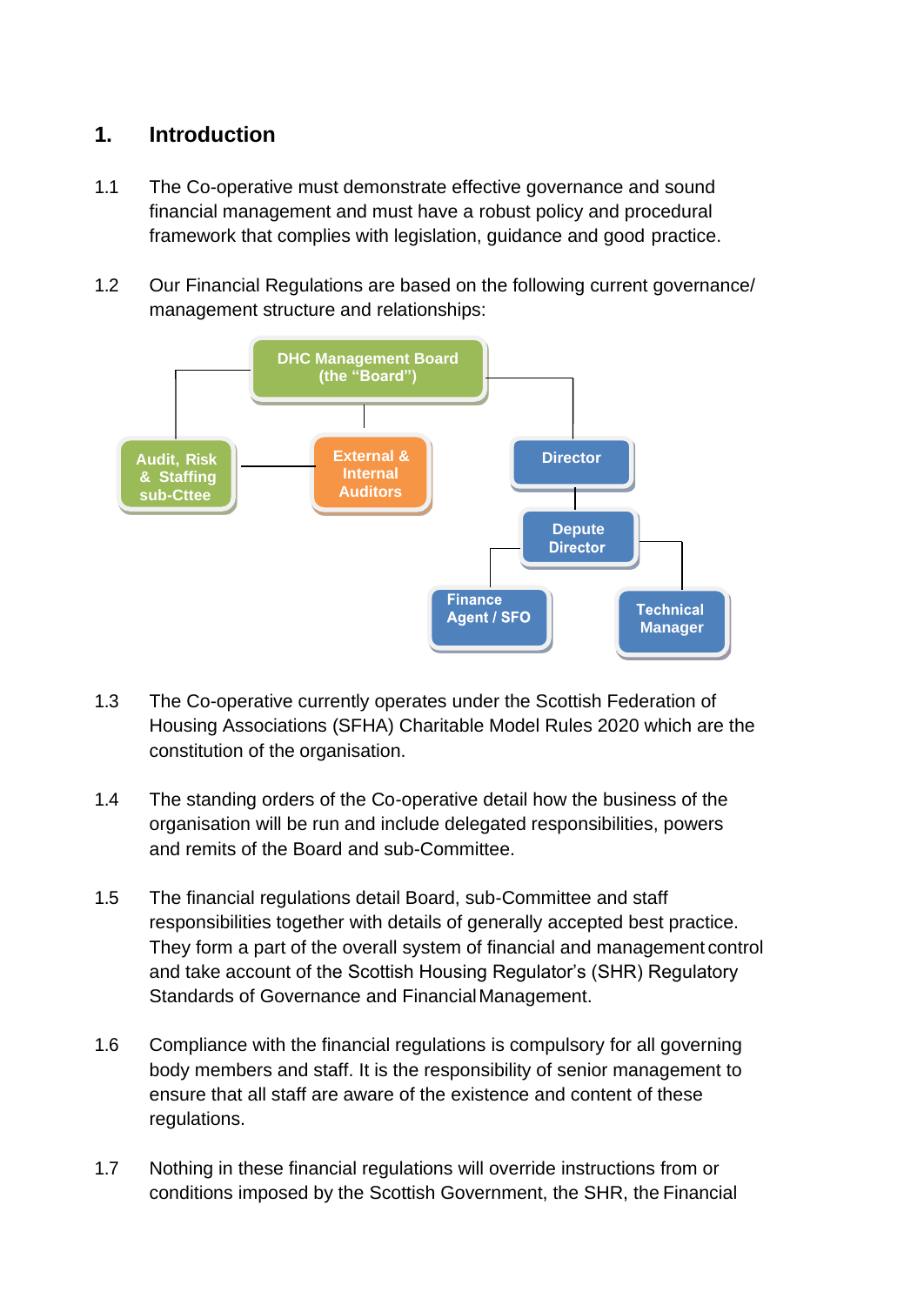Reporting Council (FRC), the Financial Conduct Authority (FCA) and any other appropriate statutory organisation or any relevant current legislation. Nothing in the supporting financial procedures or other policies will override the principles embodied in the Regulations.

- 1.8 There are links with other policies and procedures, in particular the financial procedures. As a result, these financial regulations should be read in conjunction with financial procedures.
- 1.9 A review of the financial regulations will take place at least every three years, or earlier if deemed appropriate by the Director or the Board.
- 1.10 A mini audit of adherence to the financial regulations will be undertaken by the Finance Agent annually. Findings will be reported to the Audit, Risk and Staffing sub-Committee for information and action.

# **2. Definitions**

| <b>Director</b>              | The lead officer of the Co-operative               |  |
|------------------------------|----------------------------------------------------|--|
| <b>Senior Staff</b>          | The group comprising the Director, Depute Director |  |
|                              | and Technical Manager. Occasionally there will be  |  |
|                              | input from the Finance Agent/Senior Finance        |  |
|                              | Officer                                            |  |
| <b>Staff</b>                 | All employees of the Co-operative except           |  |
|                              | the Director and senior staff                      |  |
| The Scottish Housing         | The statutory body responsible for regulation      |  |
| Regulator                    | of the housing sector in Scotland                  |  |
| <b>The Financial Conduct</b> | The statutory body responsible for regulation      |  |
| Authority                    | of the UK financial sector                         |  |
| <b>GCC</b>                   | Glasgow City Council – the strategic housing       |  |
|                              | authority for the City                             |  |
| <b>Financial Year</b>        | 12-month period from 1 April each year (ending     |  |
|                              | 31 March)                                          |  |

2.1 In these financial regulations, the following words and phrases have the following specific meanings:

Other terms are defined when they are first used in the financial regulations.

# **3. Internal financial control**

- 3.1 Internal financial control can be defined as the controls established to:
	- Provide reasonable assurance of the safeguarding of assets against unauthorised use or disposition.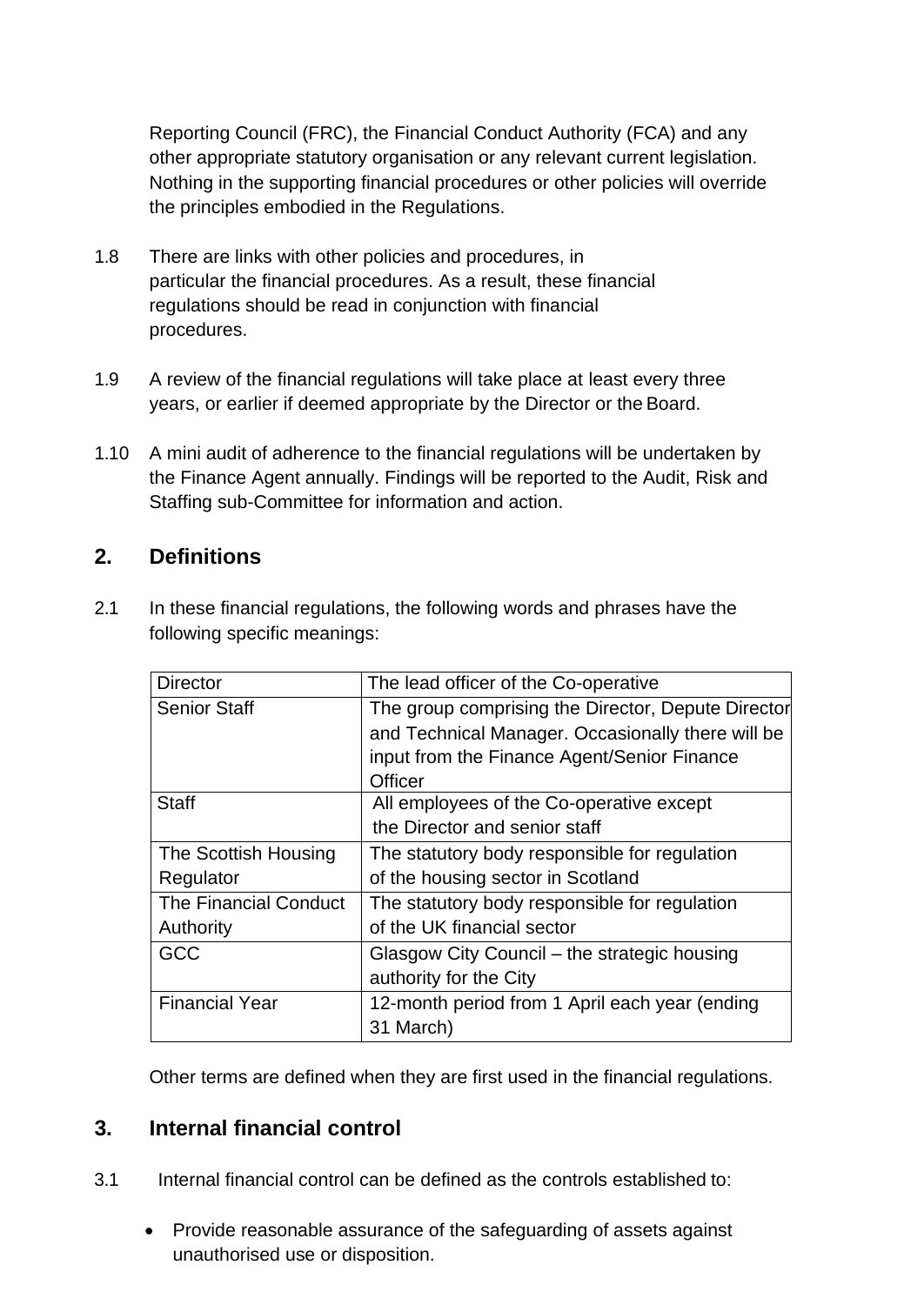• Provide reasonable assurance of the maintenance of proper accounting records and the reliability of financial information used in and published by the Co-operative.

### **Requirement for internal financial control**

- 3.2 In addition to our own need for a documented system of internal controls to achieve the aims set out above, it is a requirement of the Regulatory Advice Notes which are issued by the SHR that we include a statement in our published accounts which:
	- Confirms that the Board acknowledges its responsibility for internal financial control
	- Includes a description of the key procedures for internal financial control
	- Confirms that the Board has, in the financial year, reviewed the effectiveness of the system of internal financial control and reports whether any weaknesses in the system of internal financial control have resulted in any material losses, contingencies or uncertainties which require disclosure in the audited accounts
	- Explains that the system cannot provide absolute assurance against material loss or misstatement
	- Provides reasons for any non-compliance
	- Covers the period between the statement of financial position date and the date the accounts are signed
- 3.3 The External Auditors are required to review this statement and to report any discrepancies between it and the results of the audit work.

## **Responsibility for internal financial control**

3.4 Responsibility for internal financial control lies with our Board in accordance with the Regulatory Standards. The Board is responsible therefore for ensuring that the control system defined above is in place, is adhered to and is effective. All Board members and staff must adhere to the controls which apply to any situation involving the Co-operative. Day-to-day management and implementation of controls is delegated to the Director and the Finance Agent/Senior Finance Officer and other staff (as outlined in detail within these Regulations).

## **Key controls**

- 3.5 The Co-operative will at all times maintain the following key controls:
	- Management accounts should be prepared quarterly for the Board. The accounts should consider the effect of likely future events on the financial position together with the currently projected financial position of the Co-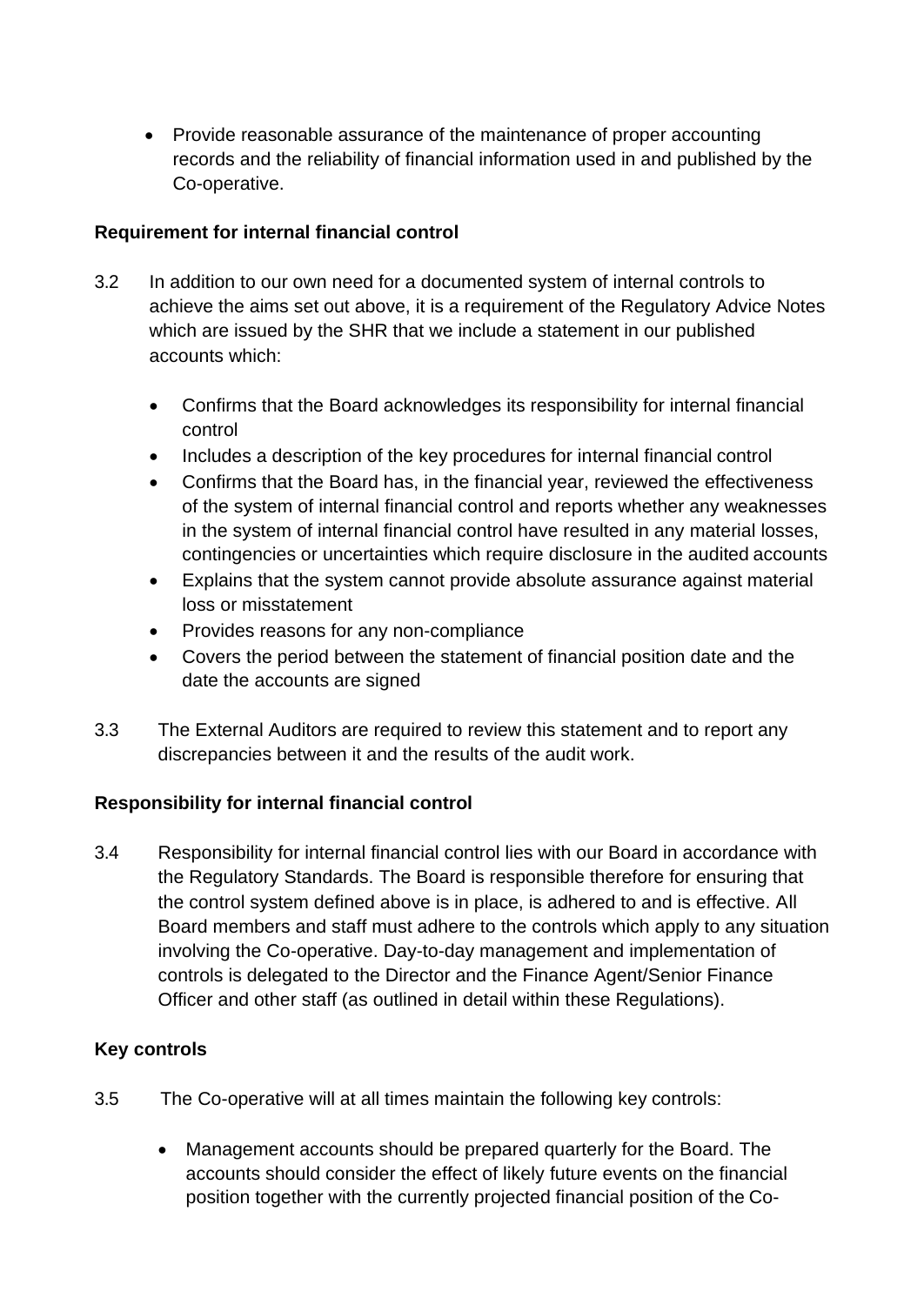operative at the year-end. Cash flow monitoring and covenant compliance will form a part of the management accounts. A copy of the approved budget and quarterly management accounts will be sent to the Co-operative's lender(s) and external auditor as required

- The Co-operative will prepare annually its Report and Financial Statements and arrange for an external audit to be conducted, within three months of the end of each financial year. An external auditor's Management Letter will be presented to the Board at the same time as the draft report and Financial **Statements**
- A budget for each financial year will be prepared then discussed and approved by the Board before each financial year commences
- Segregation of duties (where possible) will be maintained between initiating, actioning and recording a financial transaction
- All borrowing decisions and changes to banking arrangements will be approved by the Board before being actioned
- All bank transactions will be in accordance with delegated authority levels set out at section 29
- 3.6 These financial controls are described in further detail in the appropriate sections of these Regulations.

# **4. Management Board responsibilities**

- 4.1 The Board has ultimate responsibility for all aspects of the Co-operative's affairs. It is responsible for the leadership, strategic direction and control of the organisation and for ensuring it secures good outcomes for its tenants and service users.
- 4.2 Statute requires the Board to prepare a Report and Financial Statements for each financial year and it is the Board that is responsible for keeping proper accounting records which disclose with reasonable accuracy at any time the financial position of the Co-operative.
- 4.3 The Board is also responsible for safeguarding the assets of the organisation and for taking reasonable steps to prevent and detect fraud and other irregularities.
- 4.4 Board members have a duty towards the Co-operative, its shareholders, staff, tenants, other service users and the community in which it operates. They must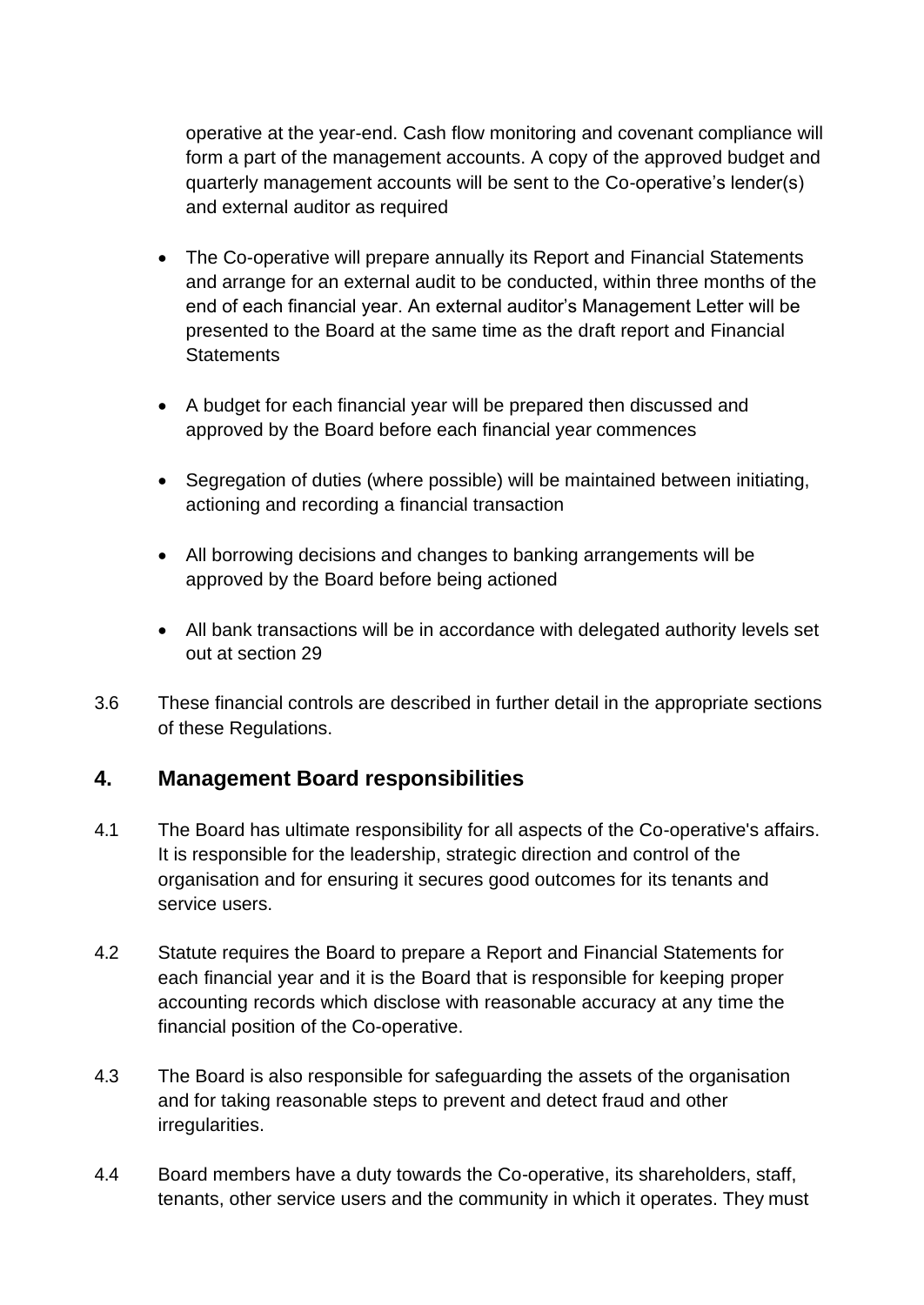therefore seek good quality information and advice at all times and ensure their decisions are based on the same. This advice may need to be sought from external professional advisors where necessary. They must also ensure they have the skills and knowledge they need to be effective in their role. They must at all times seek to identify current and future risks to the Co-operative and plan how they will avoid, manage or mitigate the same.

# **5. Audit, Risk and Staffing sub-Committee responsibilities**

#### **Introduction**

- 5.1 It is good practice for Registered Social Landlords (RSLs) to establish an audit committee; at Drumchapel, this is addressed as part of the Audit, Risk and Staffing sub-Committee. The FRC provides guidance on the role of audit committees in its publication 'Guidance on Audit Committee'. The Audit, Risk and Staffing sub-Committee an independent, advisory sub-Committee of the Cooperative's Board. It is appointed by, and responsible to, the Board. Its main functions are overseeing:
	- the accounting and internal control systems
	- the external audit function
	- the internal audit function
	- the management of key risks
	- the provision of the annual statement of assurance in respect of financial control systems and
	- matters relating to staffing
- 5.2 The composition of the Audit, Risk and Staffing sub-Committee is as follows:
	- Between four and six members, with a quorum being three, and with at least one member with a background in finance, accounting or auditing if possible. The Chair is elected by the sub-Committee. If only one member has a background in finance, accounting or auditing, he/she would normally be the **Chair**
	- The Chair of the Co-operative may not chair the Audit, Risk and Staffing sub-Committee, and vice-versa
	- A co-opted member of the Board may not Chair the Audit, Risk and Staffing sub-Committee, and does not count towards the quorum of the Audit, Risk and Staffing sub-Committee
	- The Co-operative's Director/Depute Director will attend all meetings but will leave if requested by the Chair. The Co-operative's internal auditor or other parties can be invited to attend a specific meeting, and will receive copies of all relevant papers for that meeting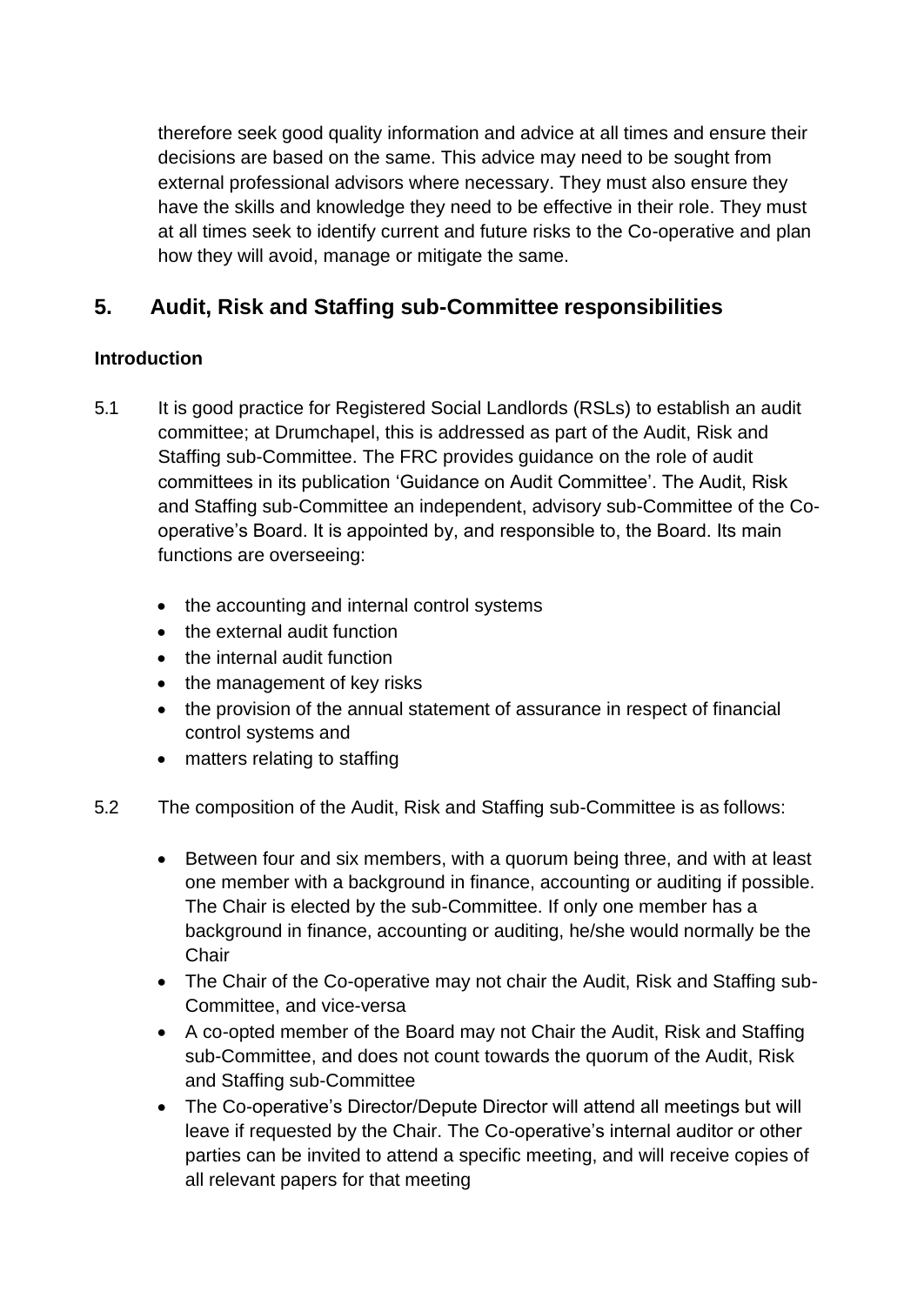- The internal and external auditors have a right to access to the Chair of the Audit, Risk and Staffing sub-Committee and may request a meeting without staff present
- The Audit, Risk and Staffing sub-Committee has the right to receive all information it considers necessary from the Co-operative's staff. All information received will be treated as confidential by Audit, Risk and Staffing sub-Committee members

#### **Accounting and internal control systems**

- 5.3 The Audit, Risk and Staffing sub-Committee is responsible for:
	- Advising the Board whether an adequate system of accounting and internal control exists and for making recommendations for its improvement. In this, it will be advised by external and internal auditors and the Finance Agent

# **6. Staff responsibilities**

- 6.1 The Director is responsible to the Board for the implementation of strategic, policy and procedural decisions taken by the Board and the day-to-day management of the Co-operative. The Director is also responsible for the promotion of the organisation and for co-ordinating the activities of senior staff. The Director is responsible for ensuring the Board receives all information and relevant guidance and training which it requires to meet its obligations.
- 6.2 All senior staff are responsible for ensuring staff members within their section understand their respective roles and responsibilities and for monitoring their performance against the same. They must ensure they and their staff are open about, and accountable for, all they do. They are responsible for the security and control of all assets, cash and materials relating to their section. They are also responsible for managing the financial budgets allocated to their area of responsibility.
- 6.3 The responsibilities and duties of all staff members will be contained within a suitable job description. The responsibilities and duties of any Agents or service providers are contained within a relevant contract, Minutes of Agreement or Service Level Agreement.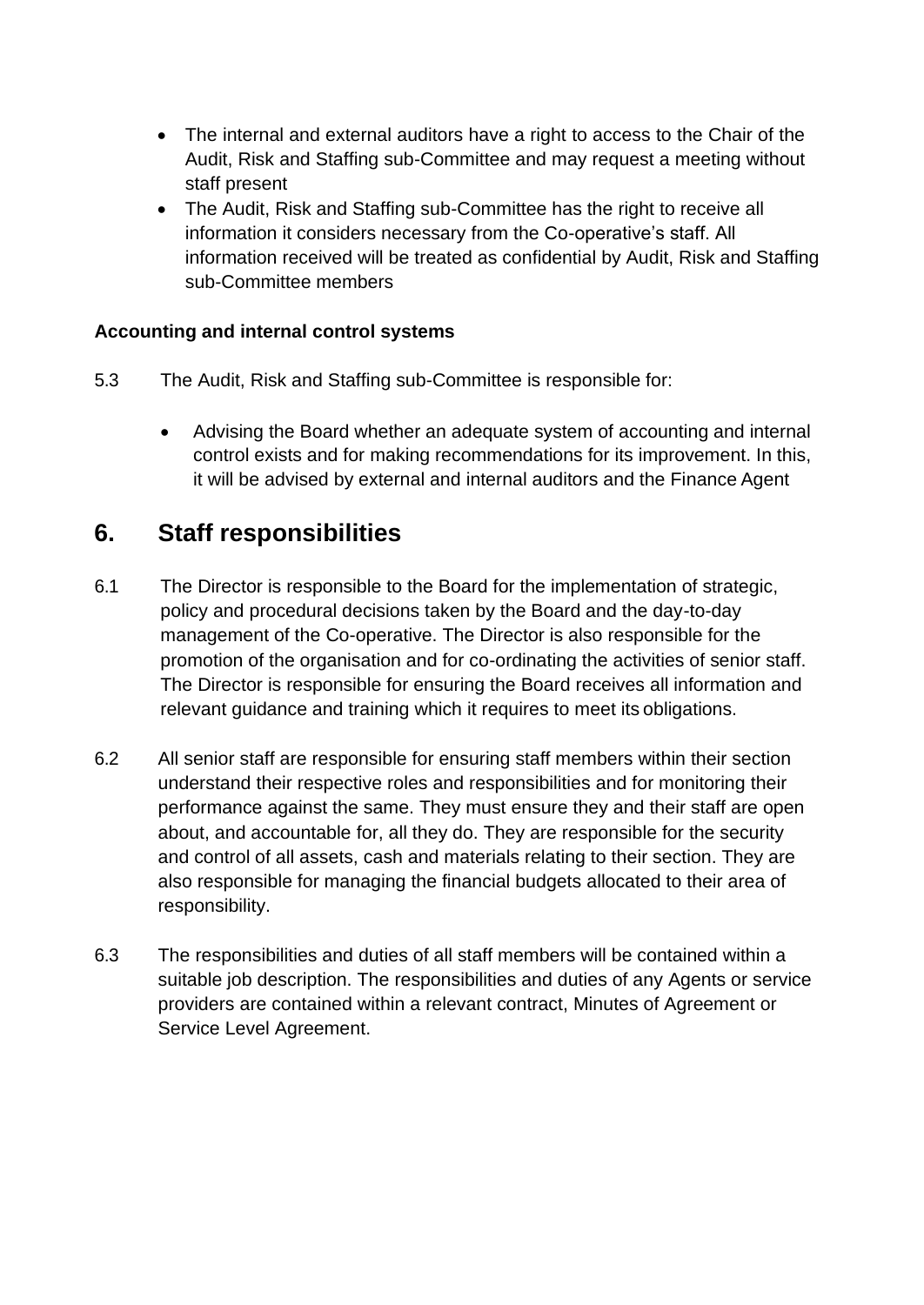# **7. Accounting**

- 7.1 All accounting policies and procedures of the Co-operative will be determined by the Board in consultation with the Director and Finance Agent. These procedures must take account of statute, regulatory requirements, good practice and current guidance.
- 7.2 The format of the Co-operative's financial records will be determined by the Director in consultation with the Finance Agent and must take account of statute, audit and regulatory requirements, good practice and current guidance.
- 7.3 The allocation of accounting duties should where possible take account of segregation of duties and records should be regularly updated.
- 7.4 All accounting policies of the statute, regulatory requirements, good practice and current guidance will be contained within the annual financial statements and will be reviewed annually as part of the approval of the financial statements. Accounting policies will be reviewed by the Audit, Risk and sub-Committee and recommended to the Board for approval out with this cycle when changes are made.

# **8. Audit requirements**

## **External Audit**

- 8.1 External auditors will be appointed at each Annual General Meeting following a recommendation by the Board and in line with the Co-operative's Rules and current statutory requirements.
- 8.2 Auditors will be appointed following a tendering process. In accordance with good practice, the Co-operative will review its external auditors every three years unless the service level dictates otherwise.
- 8.3 The role of the external auditors must be clearly detailed in an Engagement Letter provided by the external auditor.
- 8.4 Preparation of the Annual Report and Financial Statements will be undertaken by the Co-operative's finance team. A year-end timetable should be completed by the Senior Finance Officer, with input from the Finance Agent, and agreed with the Depute Director/Director prior to being finalised with the external auditors in advance of the year end statutory audit. The Report and Financial Statements must be in the required format and contain the report of the external auditors. In addition, it must contain a Report from the Board to include comment on past and future developments together with a separate Board report on the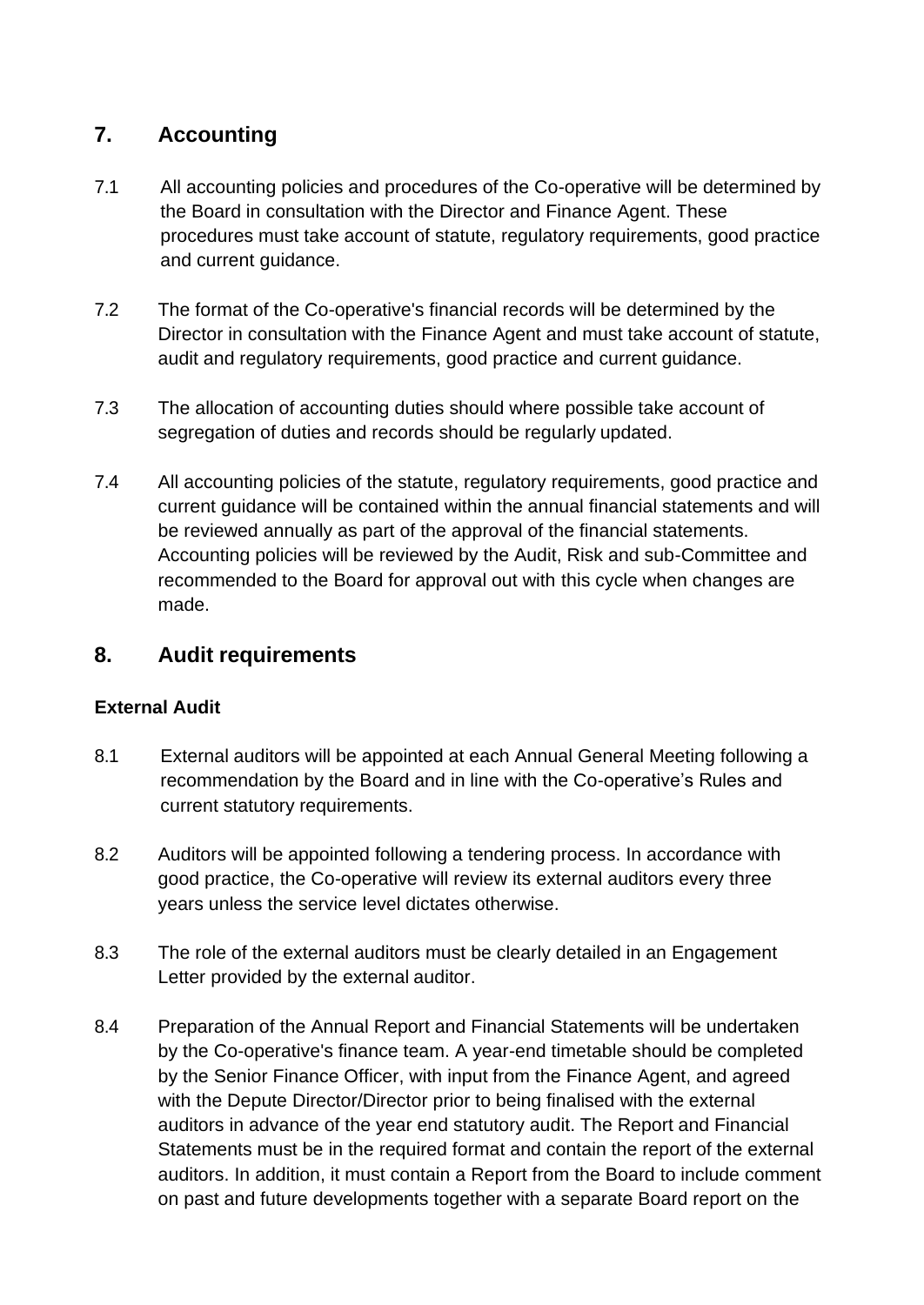systems of internal financial control.

- 8.5 Draft audited financial statements will be presented to the Board for approval and then presented to the members for consideration at the Annual General Meeting – this must be held no later than six months after the end of the financial year.
- 8.6 Final audited and signed accounts will be submitted to the SHR, lenders, **Office of the Scottish Charity Regulator** (OSCR) and to the FCA within the required timescales following the financial year end.
- 8.7 A copy of the auditor's Management Letter and the Board's response to the Management Letter will also be submitted to the SHR within the required timescales.
- 8.8 The external audit functions will be overseen by the Board and in line with good practice the Board may have private session(s) with the external and internal auditor without senior staff, as required.

#### **Internal audit**

- 8.9 Internal auditors will be appointed to carry out a rolling programme of reviews of the effectiveness and application of internal controls and procedures, including periodic review of adherence to the financial regulations and financial procedures.
- 8.10 Internal auditors will be appointed by the Board following a tendering process and will be appointed for a maximum of three years (subject to an annual renewal of theappointment).
- 8.11 The annual internal audit programme will be agreed by the Audit, Risk and Staffing sub-Committee based on current risk assessments. The internal audit programme will take account of concerns or recommendations from the Board and senior staff and should be driven by the risk register of the Co-operative.
- 8.12 The Audit, Risk and Staffing sub-Committee will review all internal audit reports and progress reports and will monitor the implementation of all agreed actions within set timescales. An annual report will be presented to the Board.
- 8.13 The internal auditor will have access to all locations, staff, records and physical assets necessary for the performance of their role. Staff will provide the internal auditor with any explanations necessary as part of their review. No limitations will be placed on the scope of their review. Any such limitations will be reported to the Audit, Risk and Staffing sub-Committee as soon as is practical.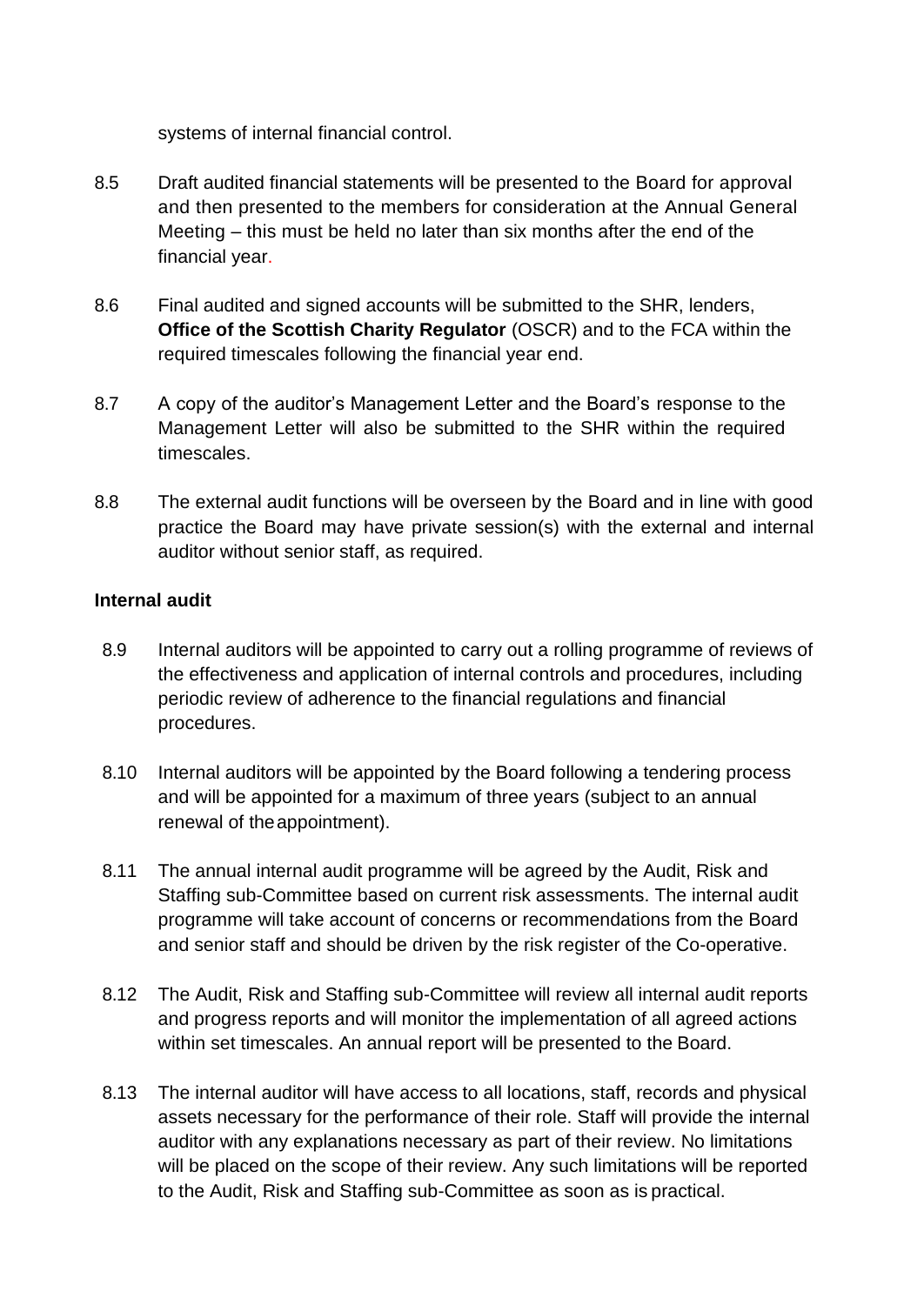- 8.14 The internal auditor may be asked to participate or advise in discussions relating to the formulation and installation of new systems, controls and procedures. Final responsibility for such matters lies with the Board.
- 8.15 The internal auditor may assist in the protection of the assets of the Co-operative by carrying out regular reviews of operations in order to detect system weaknesses, inefficiencies, fraud, misappropriation and losses due to waste or maladministration. Final responsibility for such matters lies with the Board.
- 8.16 The internal auditor will also monitor compliance with the Co-operative's financial regulations and procedures. Final responsibility for such matters lies with the Board.

# **9. Fraud and other financial irregularities**

- 9.1 The external auditor may plan the external audit in order to have reasonable expectation of detecting material misstatements in the financial statements, whether caused by fraud or errors. However, the primary responsibility for the prevention and detection of fraud and errors rests with the Board.
- 9.2 To assist in discharging its responsibilities in this area, the Board should receive directly any reports from the internal auditor on all cases of actual, attempted or suspected fraud or bribery (detected during the normal course of their activities) and consider whether internal controls require to be reviewed.
- 9.3 The Co-operative will encourage any staff member to report any irregularities to the Director or Chairperson of the Board as outlined in the Co-operative's whistleblowing policy.
- 9.4 Any matters arising which involve, or are thought to involve, irregularities concerning cash, property or assets, or any suspected irregularity in the operations of the Co-operative which has or could have a financial impact, will be reported to the Director or, if more appropriate, the Depute Director.
- 9.5 The Director or Chairperson will report any issue involving irregularities in the Co-operative's activities to the Board and to the SHR, if required, as a notifiable event in line with SHR guidance.
- 9.6 The report will be investigated thoroughly by one or more of the senior staff team. The internal auditor or other external specialist resource may be requested to assist in the investigation. Involvement of Police Scotland will be decided upon by the Director/Chairperson or, if it is considered more relevant, the Board.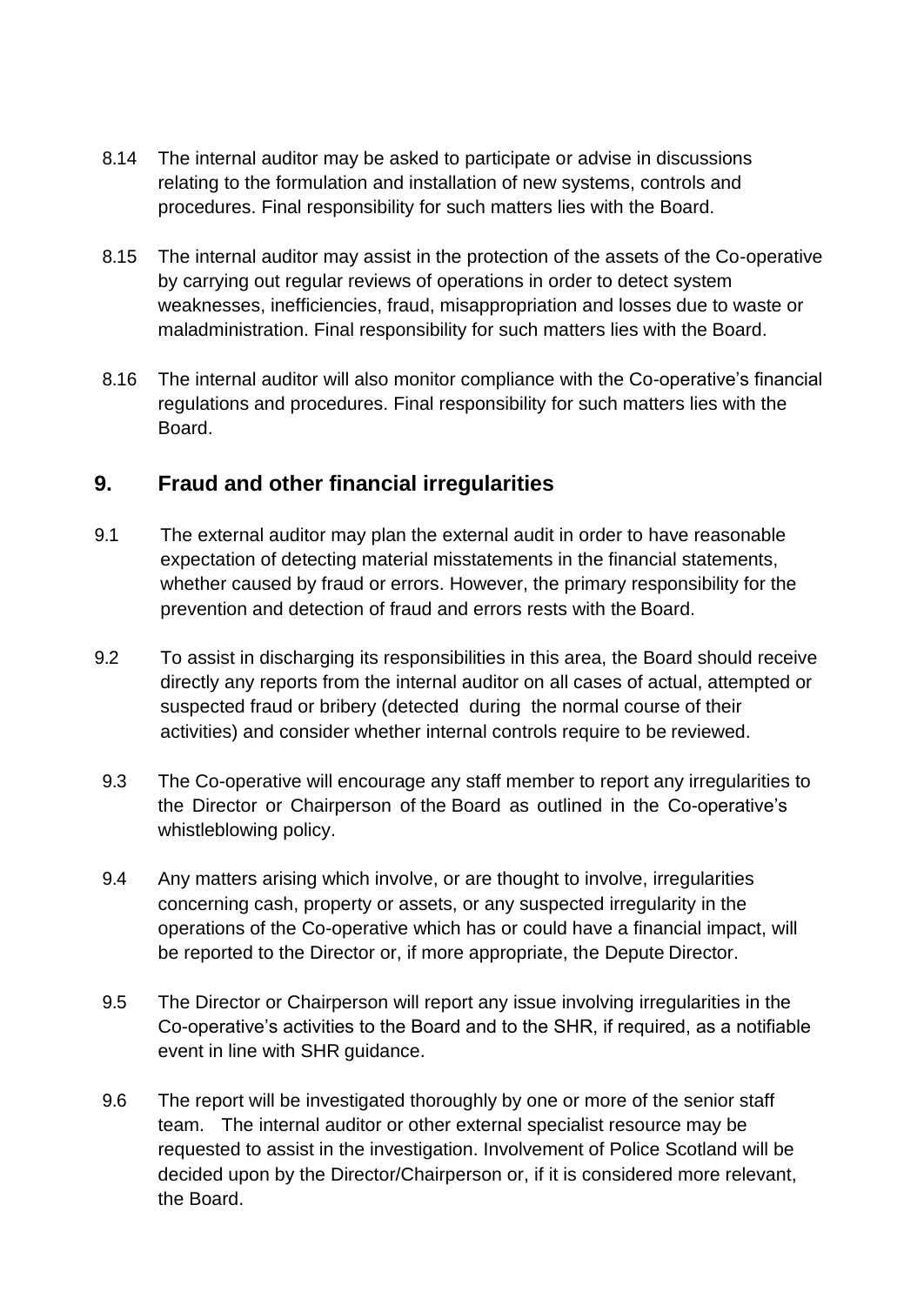- 9.7 The Co-operative will maintain a register of all incidents of actual or attempted fraud or bribery. The register will be annually reviewed by the Board and signed by the Chairperson. It will be open at all times to the SHR and to the internal and external auditors.
- 9.8 All matters in relation to fraud prevention, reporting, recording and associated matters are outlined in the Co-operative's fraud policy.

# **10. Business planning**

- 10.1 The Co-operative will have in place a three-year rolling Business Plan document (incorporating statement of comprehensive income, statement of financial position and cash-flow projections) which sets out the strategic direction of the organisation.
- 10.2 The Board is ultimately responsible for the governance and direction of the Cooperative and it is recognised that the business plan should represent a joint understanding by the Board and staff of what the Co-operative wants to achieve, the choices available and the key risks faced by the Co-operative. The business plan will therefore be produced by the Board and the senior staff in consultation with staff, tenants, shareholders and other stakeholders as necessary.
- 10.3 The content of the business plan should recognise and reflect the SHR's Business Planning Recommended Practice for RSLs. It should include:
	- Vision and Values
	- Profile of the Co-operative and achievements (including analysis of our customer profile, stock, rents, performance and asset management)
	- Analysis of the Operating Environment (using PEST, SWOT and Risk Analysis)
	- Strategic Objectives
	- Financial Analysis (including scenario planning and sensitivity testing)
- 10.4 On an annual basis, the Director has delegated authority for the preparation of a detailed operational delivery plan for the Co-operative on behalf of the Board, within the framework of the business plan.
- 10.5 The Director will produce an annual timetable to accompany the business planning process detailing the stages, processes and responsibilities in order to achieve the timetable.
- 10.6 The operational delivery plan will include performance targets and KPIs and will feed into the annual budget setting process and the risk management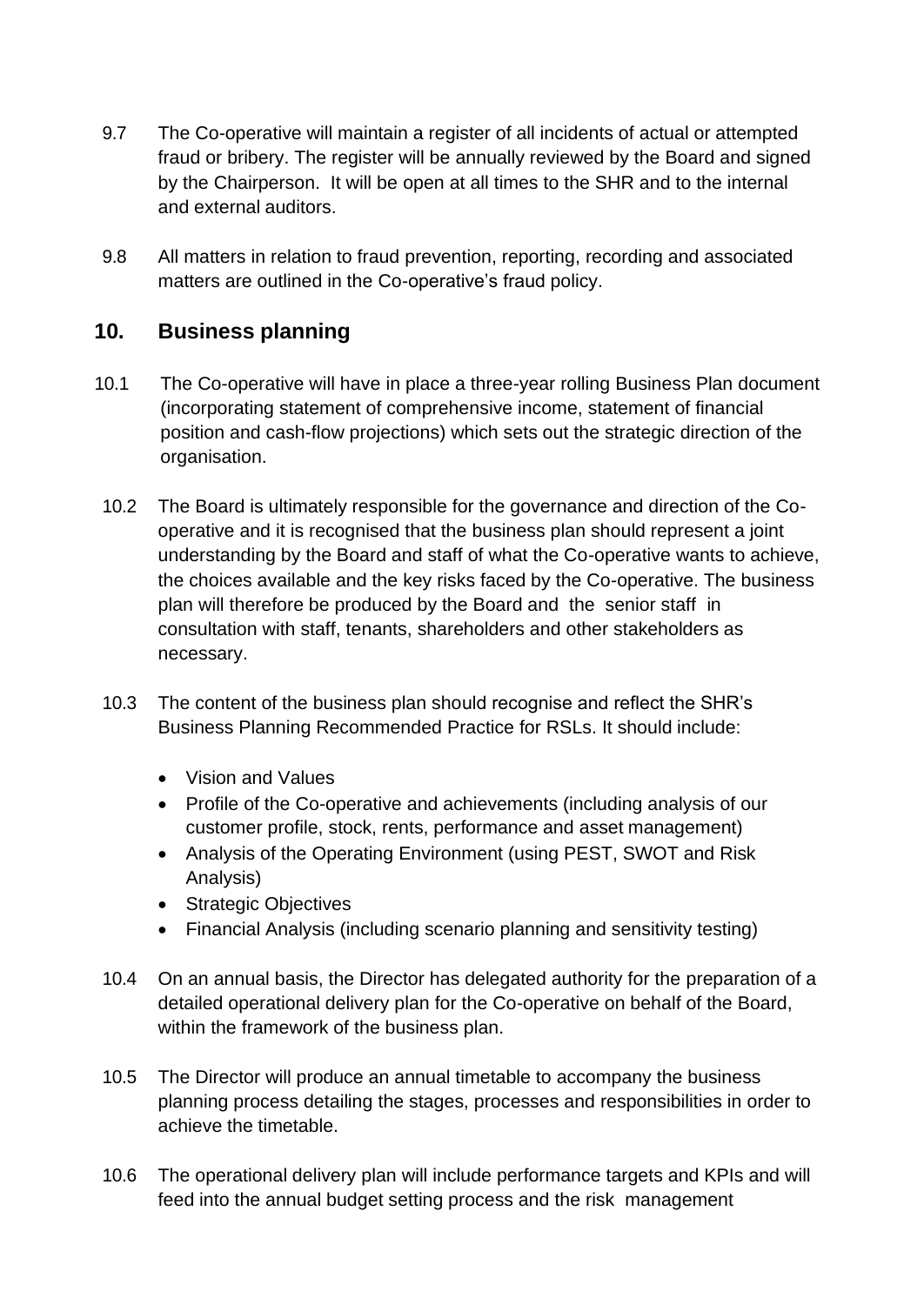procedures.

- 10.7 On at least a quarterly basis, progress against targets/KPIs will be reported to the Board. These reports will be supported by the management accounts, other section reports and the risk register to ensure all aspects of the business plan are linked together and operating effectively.
- 10.8 On at least an annual basis the achievement of strategic objectives will be considered and reported to the Board.
- 10.9 The Co-operative will take account of the SHR's Recommended Practice document (2015) on business planning in its business planning process

# **11. Approach to financial forecasting**

- 11.1 The Finance Agent will assist with the preparation of long term financial planning on behalf of the Co-operative. The Director, senior staff and the Board will be involved in the process with the forecasts ultimately requiring approval by the Board.
- 11.2 Long term financial forecasts will be prepared in accordance with timescales noted at clause 11.4 and will be forwarded to all lenders (in line with loan agreements requirements) as well as external and internal auditors for information and consideration as required. Formal feedback will be sought from all parties regarding the assumptions employed and the financial outturns.
- 11.3 The Co-operative will prepare and submit five-year financial projections to the SHR in the prescribed format and within the relevant timescales, which have been presented to and approved by the Board, in accordance with existing guidance from the SHR. A copy of this information will be submitted to lenders and external auditors.
- 11.4 The Co-operative will undertake a review of its long term projections on an annual basis in order to ensure that the projected annual position remains on target with the 30-year statement of comprehensive income, statement of financial position and cash-flow projections. Appropriate sensitivity analysis must be applied to the long-term projections with details being incorporated into the business plan document.
- 11.5 The content of the 30-year financial forecasts will include the following information as a minimum:
	- Details of main assumptions employed and sources of information
	- Statement of Comprehensive Income for 30 years
	- Statement of Financial Position projections for 30 years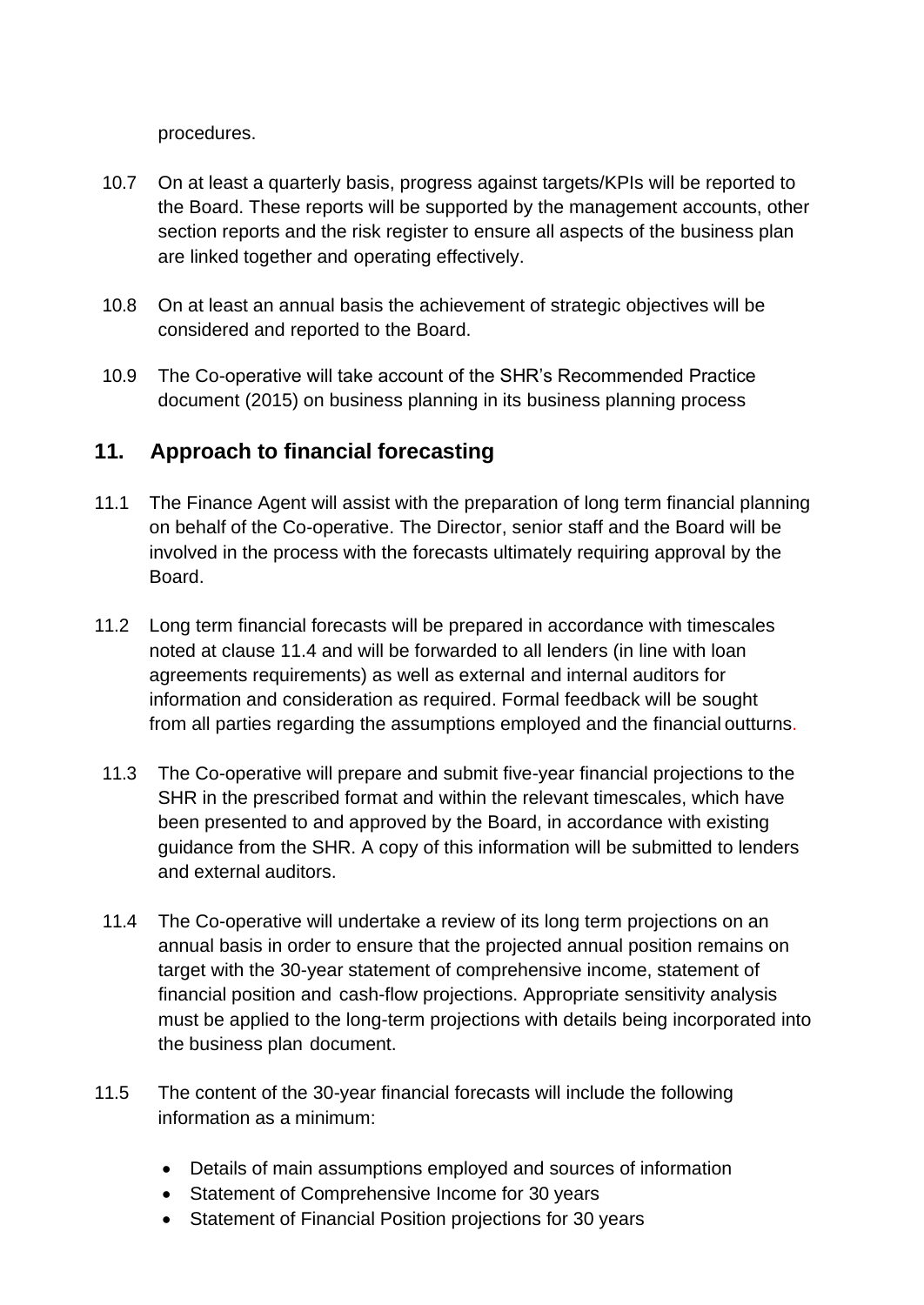- Cash Flow projections for 30 years
- Key performance indicators data and peer comparisons
- Covenant compliance schedules
- Appropriate sensitivity analysis
- Schedules for all income and cost information and assumptions
- Supporting narrative to confirm an overview of the projected outturns,any areas for further consideration, any areas of concern and any actions required that flow from production of the final information
- 11.6 Given the impact that inflation and interest rates may have on the expected financial position, the Finance Agent will seek information from lenders regarding future expected rates for these areas and will discuss these with the Director and/or Depute Director prior to incorporating them into the plan. In addition, any real cost increase assumptions should take account of lender advice. All assumptions made in the forecasts should be reviewed and agreed with the Board.
- 11.7 The Board will agree an annual timetable to accompany the financial forecasting process and this will take account of:
	- Provision of, review and agreement on future maintenance plans
	- Provision of, review and agreement on rental, staffing and development assumptions
	- Production of draft projections
	- Management team discussion, review and agreement of draft projections
	- Reporting to Board for approval
	- Provision of information to external parties
	- Feedback to Board from external parties
- 11.8 The importance of financial forecasting in relation to the Co-operative' s overall business planning process is recognised and timetables applicable to both processes require to be carefully aligned.

# **12. Annual budget**

#### **Preparation, Review and Approval**

- 12.1 An annual budget must be approved by the Board prior to the start of the financial year to which it relates. The setting of the annual budget forms part of the annual business planning cycle and will reflect the Co-operative's current business plan, operational plans and longer term financial forecasts.
- 12.2 This annual budget will comprise of: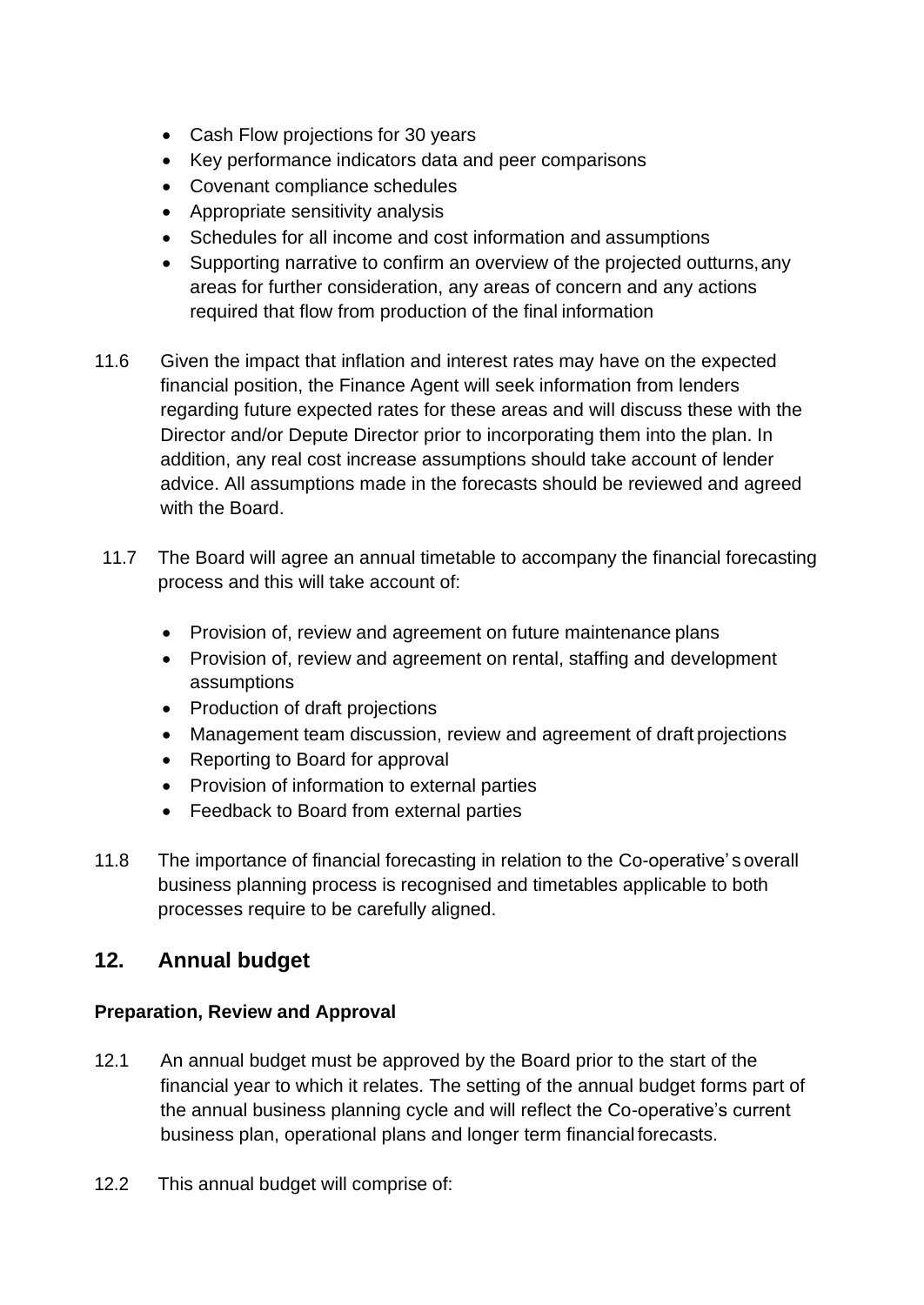- A clear statement of main assumptions and sources of information underlying the budget
- Projected Statement of Comprehensive Income
- Projected Statement of Financial Position
- Projected Cash Flow Statement
- Detailed capital budgets for all projects
- Monthly cash flow projections
- Monthly income and expenditure details
- Cost allocation information
- Appropriate ratio analysis
- Loan covenant compliance performance
- Any summary narrative commentary necessary for a clear understanding of the budget
- 12.3 The budget will be prepared by senior staff and the Senior Finance Officer on a roll over basis each year, taking into account the prior year's budget, year to date variances, zero -based budgeting and any known changes linking to the Business Plan. Senior staff will agree a timetable that will take account of:
	- Provision of budget planning information from budget holders
	- Review of planned, cyclical and major repairs to be undertaken in line with the 30-year assumptions
	- Submission of the completed draft budget to senior staff and budget holders for review and approval
	- Submission of an appropriate draft budget to the Board for review and discussion
	- Submission of a final budget to the Board this will take account of any amendments instructed by the Board at draft stage

#### **Budgetary Control**

- 12.4 Once approved, the budget will be regarded as the basis for authority to incur expenditure, subject to current Standing Orders, any Scheme of Delegation and any specific exemptions agreed with the Board. It should be recognised that changes in circumstances may result in changes to budgeted expenditure. Such changes must be approved in the appropriate manner in line with these regulations.
- 12.5 It is the responsibility of all budget holders to control relevant budgets. Budgetary control will be assisted by production of quarterly management accounts and accompanying narrative reports comparing actual income and expenditure with budget estimates. The senior staff team will report on actual income and expenditure against budget on at least a quarterly basis to both budget holders and the Board.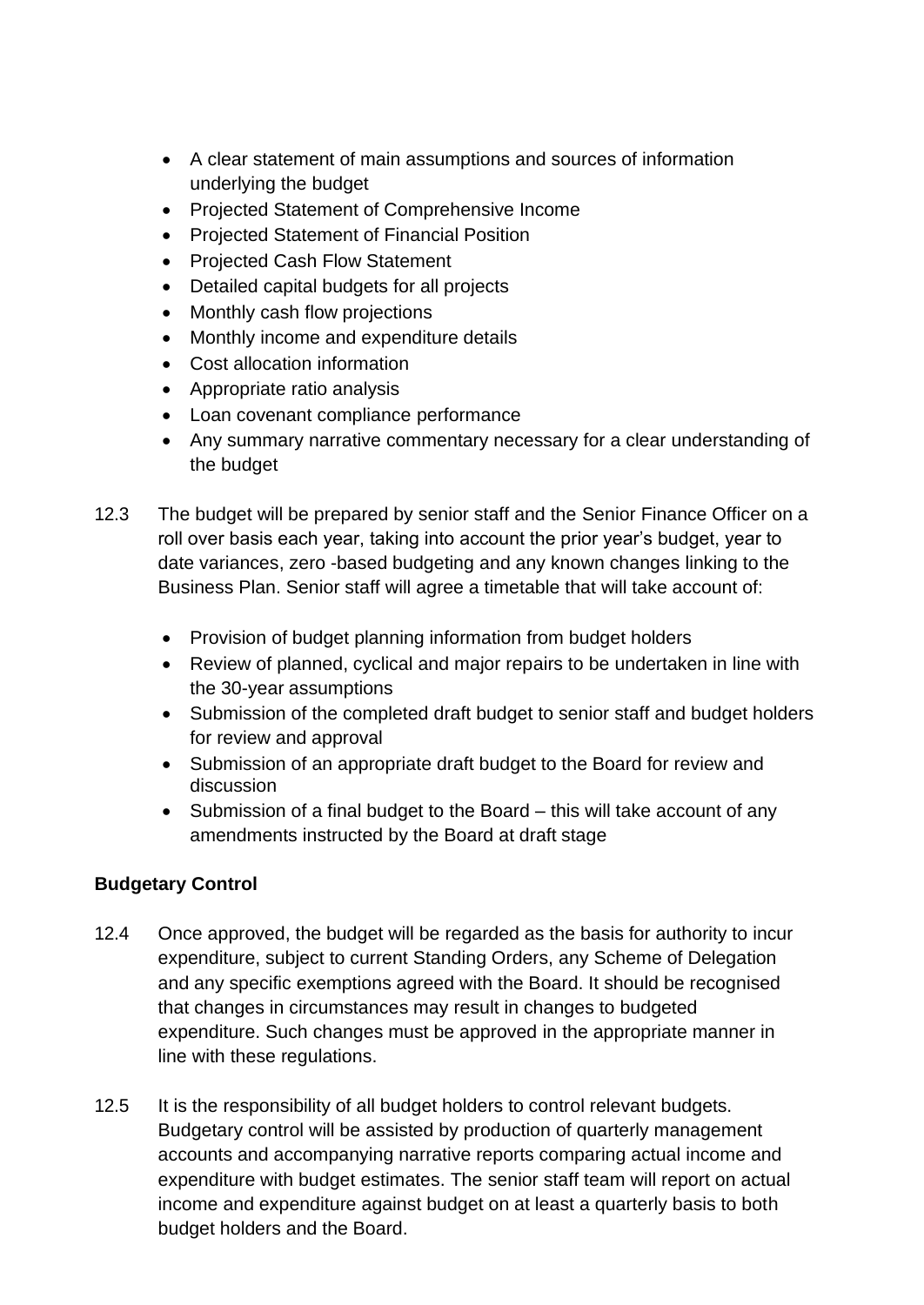- 12.6 The Senior Finance Officer, with input from the Finance Agent as required, will ensure that material variances are clearly explained within the narrative supporting the quarterly Management Accounts. Explanations of material variances will be sought from budget holders during the preparation of the management accounts where necessary. The Director, Depute Director or Senior Finance officer will, using their judgement, also highlight any other variances where this is considered appropriate. Notwithstanding, it is the responsibility of individual budget holders to advise the Director and the Board of any material variances once they actually begin to emerge
- 12.7 The quarterly management accounts should include the effect of likely future events on the financial position, together with details of the currently projected financial position of the Co-operative at the year-end. Cash flow monitoring and covenant compliance will form a part of the management accounts. A copy of the approved budget and quarterly management accounts will be sent to the Cooperative's lenders and external auditors where required.
- 12.8 In emergency situations, expenditure may be incurred beyond authorisation levels by obtaining the prior approval of the Director or Depute Director (both if possible). Any such expenditure must be reported by the Director to the next meeting of the Board for retrospective approval.
- 12.9 Senior staff should ensure that when reports are issued to the Board, the financial implications of any course of action should be fully detailed.

# **13. Cash controls**

- 13.1 Bank accounts held by the Co-operative, details of authorised signatories and cheque signing details are contained within the Co-operative's detailed Financial Procedures.
- 13.2 Procedures for the receipt of funds are detailed in the Financial Procedures.
- 13.3 A petty cash float not exceeding £500 will be held for the purpose of making small payments and properly authorised expenses. The Senior Finance Officer has day-to- day responsibility for petty cash payments. Detailed petty cash procedures are detailed in the Financial Procedures.
- 13.4 All bank accounts and petty cash accounts must be reconciled to the relevant books of account by the Senior Finance Officer on a monthly basis. These reconciliations will be reviewed and certified as accurate by the Finance Agent.
- 13.5 The Senior Finance Officer will be responsible for the safe custody of all banking documents, including cheques, and cash floats. These should be held within the office safe as set out in the Financial Procedures.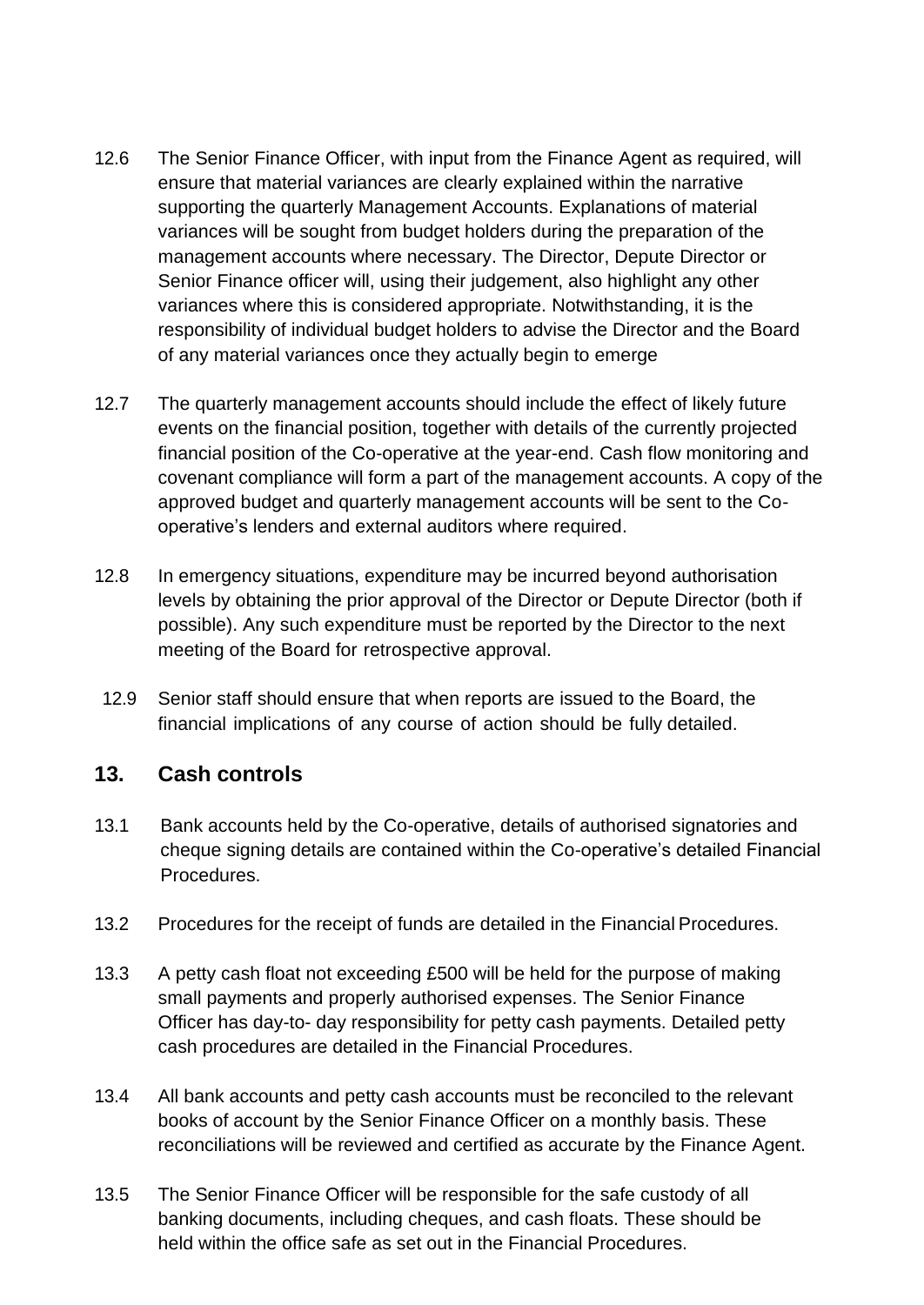## **14. Debtors controls**

- 14.1 The Co-operative acknowledges the requirement to maximise income collection in order to generate as much income as possible via interest receipts.
- 14.2 Where external funding for projects is made available to the Co-operative, all grant claims must be submitted timeously in order to ensure receipt of funds prior to payment (where allowed) or as soon as possible (in line with grant offer conditions) after payment has been made.
- 14.3 All other sums due and outstanding to the Co-operative will be summarised within the quarterly management accounts. Such sums will include insurance claims outstanding and chargeable repairs.
- 14.4 Procedures relating to rents and other income generating areas will incorporate information on debtor control including the basis for monitoring and reporting sums due.
- 14.5 All amounts considered irrecoverable must be formally reported to and approved by Board before write off. Write off of irrecoverable debts should take place at least annually.
- 14.6 Responsibility for Debtors control within the Co-operative is as follows:
	- (i) Rent arrears, service charges, re-chargeable repairs Depute Director.
	- (ii) Insurance claims outstanding and all other sums due Senior Finance Officer.
	- (iii) All other sums due as per the budget holder.

# **15. Asset controls**

- 15.1 The originals of all title deeds will be held in secure storage by the Cooperative's solicitors or bankers. The Finance Agent/Senior Finance Officer will maintain a register of all title deeds and will confirm to the Board on an annual basis that all title deeds are properly held.
- 15.2 The Co-operative will maintain a fixed asset register detailing all furniture, fittings and equipment and other items classed as capital assets, owned by the organisation. The register should detail acquisition date, disposal date, estimated useful life for depreciation purposes and cost. In addition, copies of invoices relating to each asset purchased will be contained within the register, which may be held in electronic format.
- 15.3 The Co-operative will undertake annual reviews of the register to verify continued ownership and existence of these fixed assets. This task will be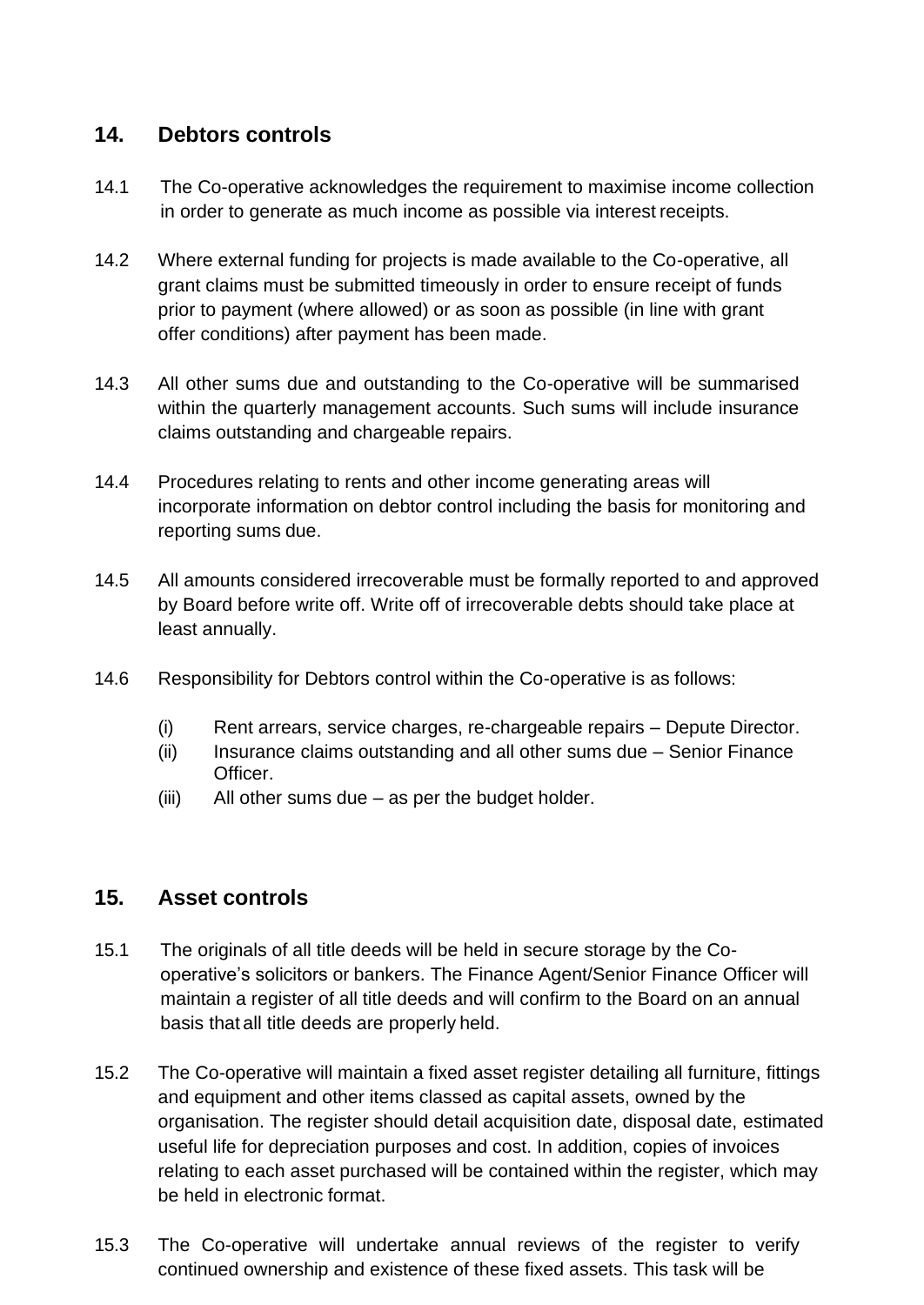undertaken by the Senior Finance Officer with support from the Finance Agent if required.

- 15.4 Equipment maintenance contracts and leasing contracts will be entered into for such fixed assets as appropriate and a separate register will be held by the Cooperative. Details to be inserted on these registers include service provider, start date, termination date and asset being maintained/leased and cost. This register will be updated on a quarterly basis by the Senior Finance Officer and may be held in an electronic format.
- 15.5 Details of any asset/equipment disposals, including details of sums received (if applicable), will be reported to and authorised by the Board.
- 15.6 The Depute Director will ensure a register of all properties owned by the Cooperative is maintained and kept up to date. The housing properties register will ensure the Co-operative complies with the requirements of component accounting. The current housing register used by the Co-operative will be known as the component accounting spreadsheet. This holds records of all housing assets by phase, split into relevant components. Component and property replacements and disposals, along with depreciation charges of housing property assets will be updated on the Real Asset Management software in a timely manner. Copy invoices for all replacements will be kept in a file by the Senior Finance Officer. These tasks will be undertaken by the Senior Finance Officer on a monthly basis. These updates and the resultant monthly/annual journal will be reviewed as accurate by the Finance Agent.

# **16. Procurement, contracts and tendering**

- 16.1 All works, goods and services will be procured in accordance with the termsof the Co-operative' s procurement policy.
- 16.2 Where necessary, quotations or tenders for works, goods or services will be obtained, according to the financial limits as detailed in the procurement policy.
- 16.3 Entering contracts and placing orders for works, goods and services will be in accordance with current procedures, in particular the approved budget limits and section 29 – Authorisation Levels.
- 16.4 Where contracts for new-build or maintenance projects, or for annual services, provide for payment to be made by instalments, the relevant officer will keep records detailing the position of accounts on each contract, together with any other payments and the related professional fees which will be verified by Senior Finance Officer.
- 16.5 Payment to contractors, whether on account or the final account, will be made in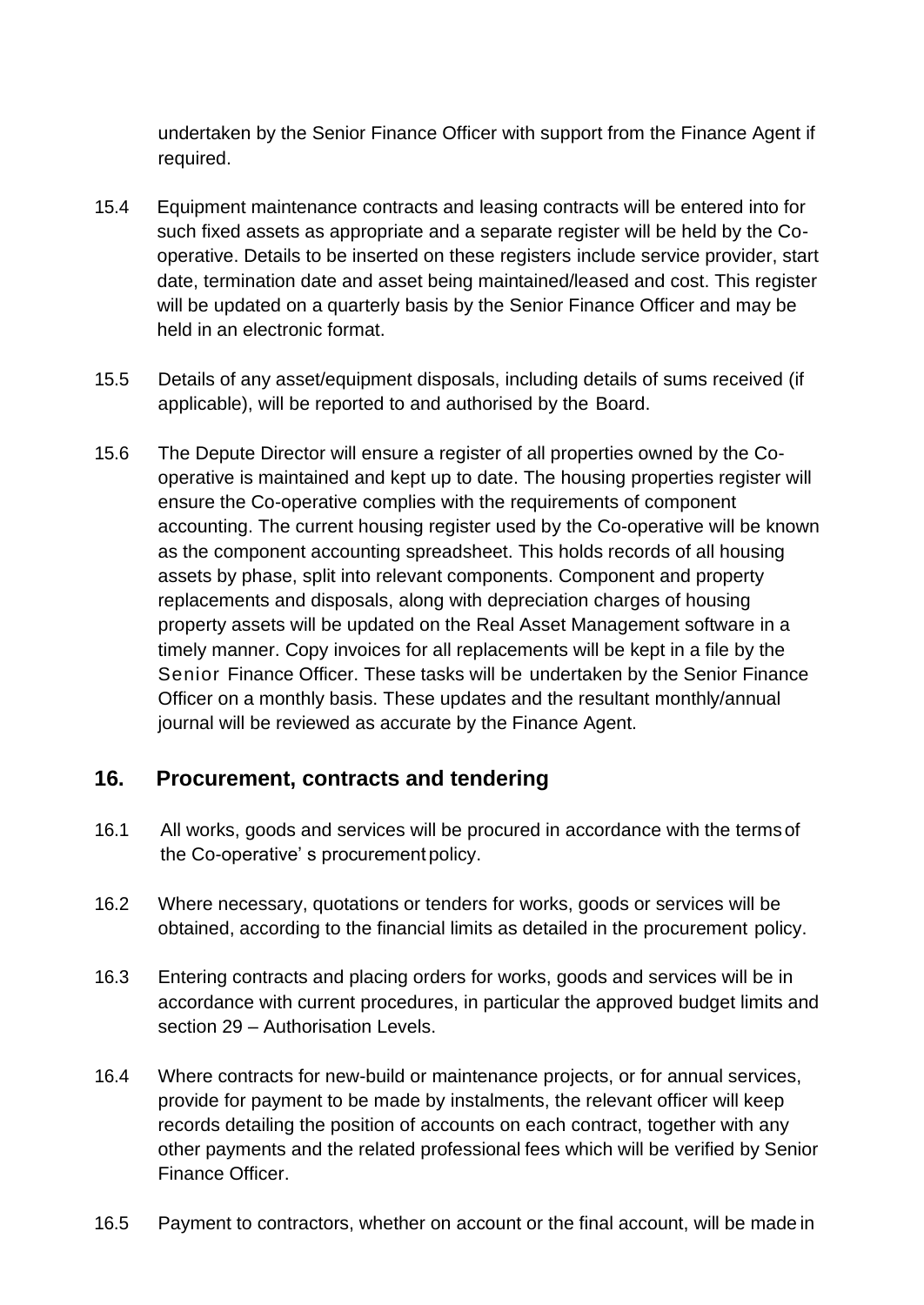accordance with the financial procedures. The Depute Director/ Senior Finance Officer will meet regularly with the appropriate officer to monitor expenditure on contracts.

- 16.6 The Board will be provided with quarterly updates on the progress of all major contracts, including a summary of the position of accounts on each contract.
- 16.7 The Co-operative will take account of EU Procurement thresholds as appropriate. When required and following approval by the Board a procurement consultant may be used to ensure the Co-operative complies with all applicable Procurement legislation and requirements.

## **17. Annual maintenance programme**

- 17.1 As part of the financial planning process, the Technical Manager with appropriate support will prepare an annual maintenance and improvement programme. This will itemise the works to be carried out in the next financial year, analysed between reactive and planned maintenance.
- 17.2 Approval of the budget by the Board will constitute authority for the relevant staff to proceed with the work set out in the annual maintenance and improvement programme in accordance with the requirements of section 16 Procurement, Contracts & Tendering and section 29 Authorisation Levels.

## **18. New build housing development**

#### **Site Investigation**

18.1 When a site is identified as having development potential, a detailed site investigation will be carried out, including an assessment of risks involved in developing the site. A report on the site investigation will be prepared for the Board with recommendations on whether the development should proceed. No site will be developed without Board approval.

#### **Development Agents**

18.2 The Co-operative will appoint suitably experienced Development Agents to assist in pursuing development opportunities and carry out development administration work. Should the Co-operative directly employ its own specialist development staff, the responsibilities ascribed to the Development Agent would be taken over by those staff.

#### **Scheme Agreement**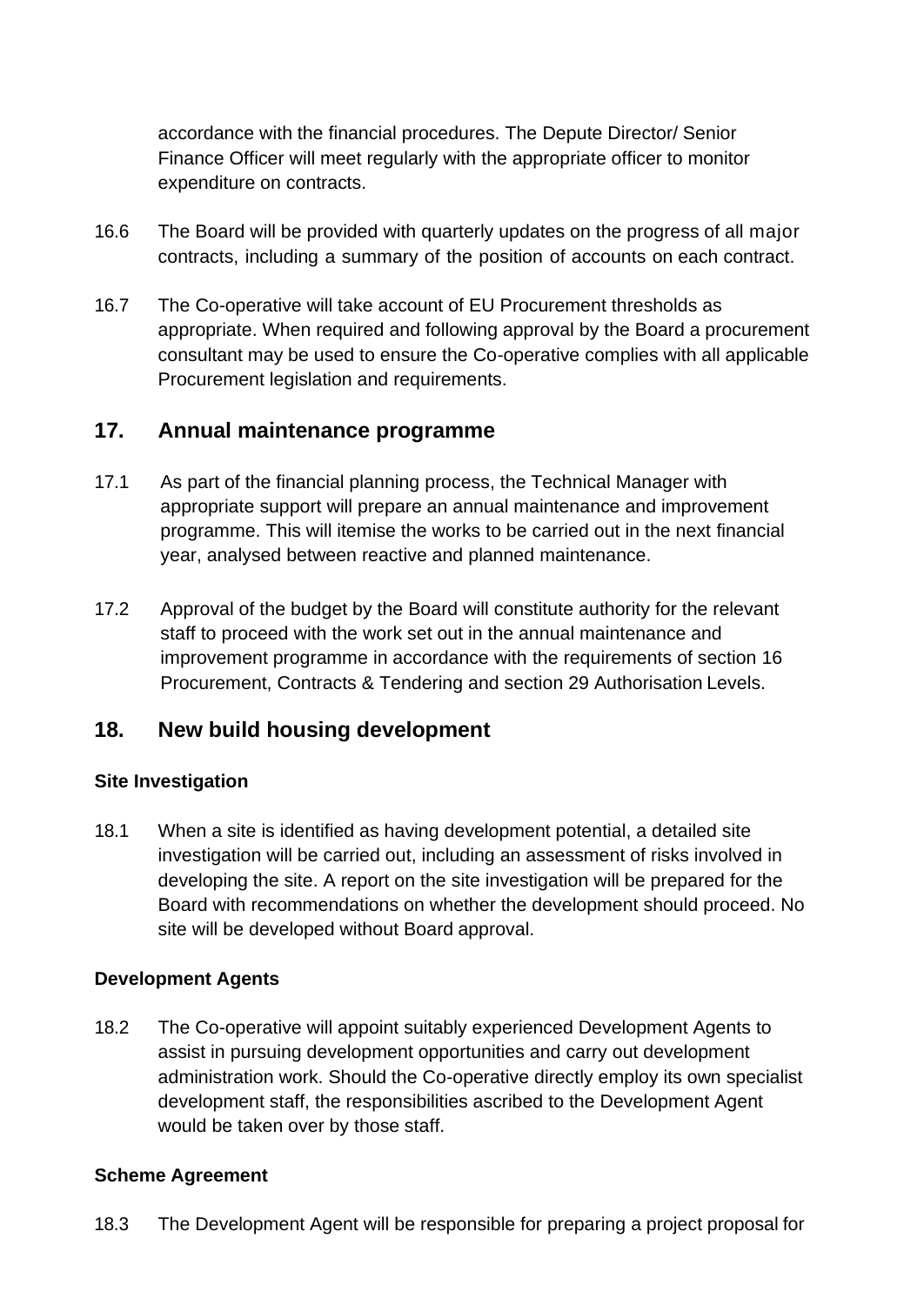submission to GCC. As part of this process, the Finance Agent will prepare a full scheme and financial appraisal including a cash flow analysis and an estimate of rental income and private finance required. The Development Agent will carry out any necessary negotiations with GCC on the project proposal and will liaise with the Finance Agent to agree the housing association grant (Affordable Housing Supply Program Grant Claims (AHSPG)) target. The Board must approve the project proposal.

#### **Acquisition**

18.4 The acquisition of any land or property is subject to Board approval. Once this approval is received, the Development Agent will prepare the HAG Acquisition claim, in liaison with the Finance Agent, and submit this to GCC two weeks in advance of the proposed settlement date. The Finance Agent will be responsible for ensuring that the necessary monies are available at settlement.

#### **Private Finance**

18.5 The Finance Agent will be responsible for ensuring that the necessary private finance is in place for any development project BEFORE contracts are committed to. Where appropriate, prospective lenders will be invited to tender and the tender procedures set out in the Procurement Policy will be followed. A report will be prepared for the Board on the outcome of the tendering process recommending the proposal that represents best value for money. This assessment will take account of factors such as arrangement fees, loan margin and other costs.

#### **Approved lists**

18.6 The Board will have in place an approved list of design team consultants and an approved list of contractors for development projects through the Development Agent's Framework Agreement.

#### **Tender stage**

18.7 Tenders for development projects will be invited in line with the procedures set out in the Procurement Policy. The tender procedures will be followed and a report produced for the Board recommending the appointment of consultants and/or contractors.

#### **Progress monitoring reports**

18.8 Once the development project is on site, the Development Agents will provide progress reports to each Board meeting until full completion. The Finance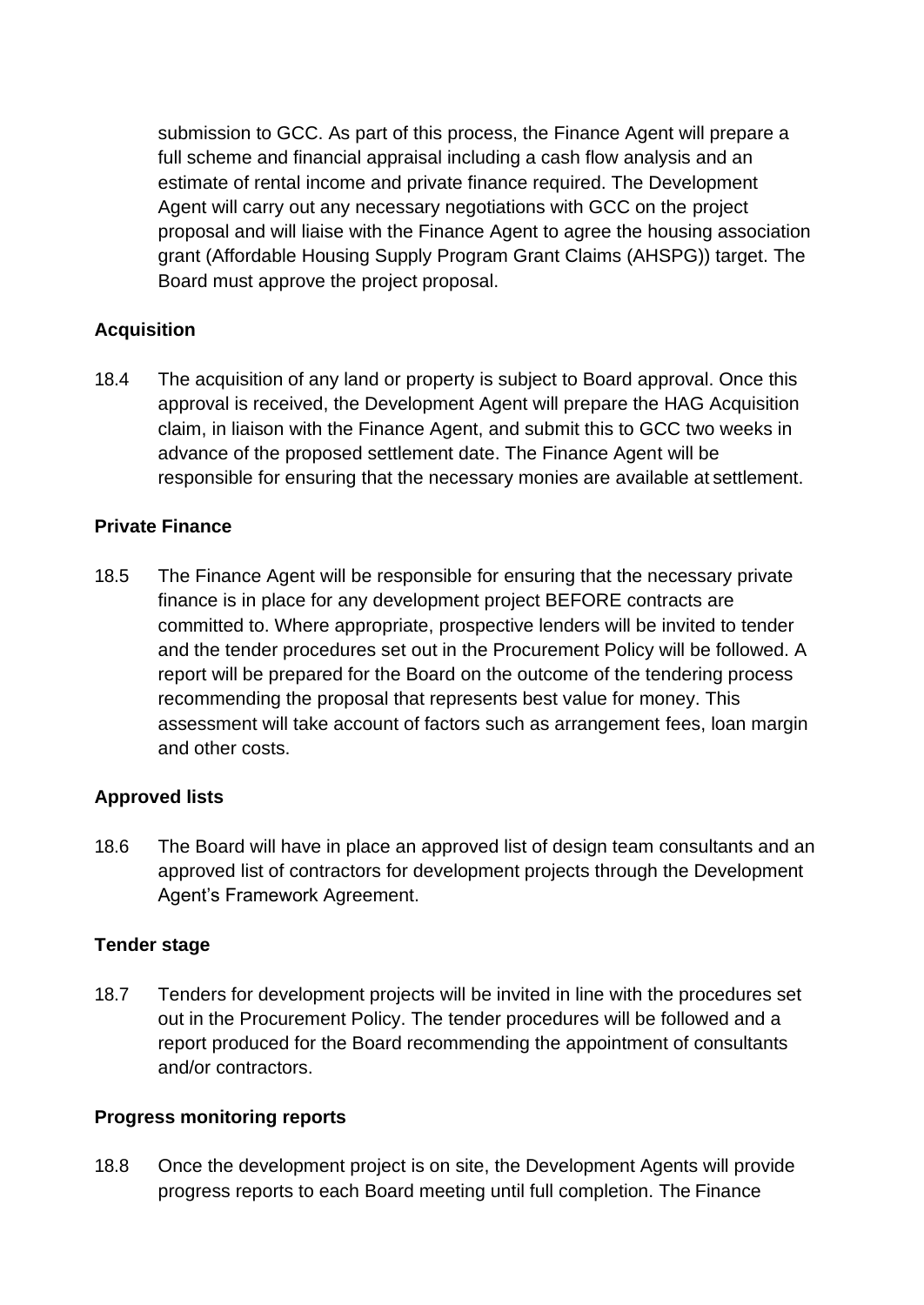Agent will ensure that details of the reported financial position are reflected in the quarterly management accounts.

#### **Invoices and Payment Certificates**

18.9 All invoices and payment certificates relevant to the development project will be properly checked by the Development Agent and authorised for payment by the Technical Manager. The Senior Finance Officer will arrange payment in line with the Co-operative's payment procedures set out in section 29 Authorising Levels.

#### **Affordable Housing Supply Program Grant Claims (AHSPG)**

18.10 The Development Agent will submit claims for Affordable Housing Supply Program Grant Claims (AHSPG) in line with the scheme and programme agreements. The Development Agent will prepare all claims and these must also be signed and submitted by an authorised signatory of the Co-operative.

## **19. Books, registers and computer data**

19.1 As a minimum requirement the following books and registers must be maintained by the Co-operative:

- (a) Cashbook
- (b) Petty Cash Book
- (c) Nominal Ledger
- (d) Purchase Ledger
- (e) Sales Ledger
- (f) Payroll Records
- (g) Fixed Asset Register (housing)
- (h) Fixed Asset Register (other)
- (i) Rent Ledger
- (j) Office Inventory
- (k) Register of Disposals
- (l) Register of Frauds and Bribery
- (m) Register of Payments & Benefits
- (n) Register of Interests
- (o) Register of Members
- (p) Register of Gifts & Hospitality
- (q) Complaints Register
- (r) Tender Register/Receipt Book
- (s) Seal Register
- (t) Register of Loans
- (u) Register of Title Deeds

#### **Books and Registers Responsible Staff Member**

Senior Finance Officer Senior Finance Officer Senior Finance Officer Senior Finance Officer Senior Finance Officer Senior Finance Officer Senior Finance Officer Senior Finance Officer Senior Finance Officer Depute Director **Director** Director/Depute Director Director/Depute Director Director/Depute Director Director/Depute Director Director/Depute Director Depute Director Senior Finance Officer Director/Governance Senior Finance Officer Finance Agent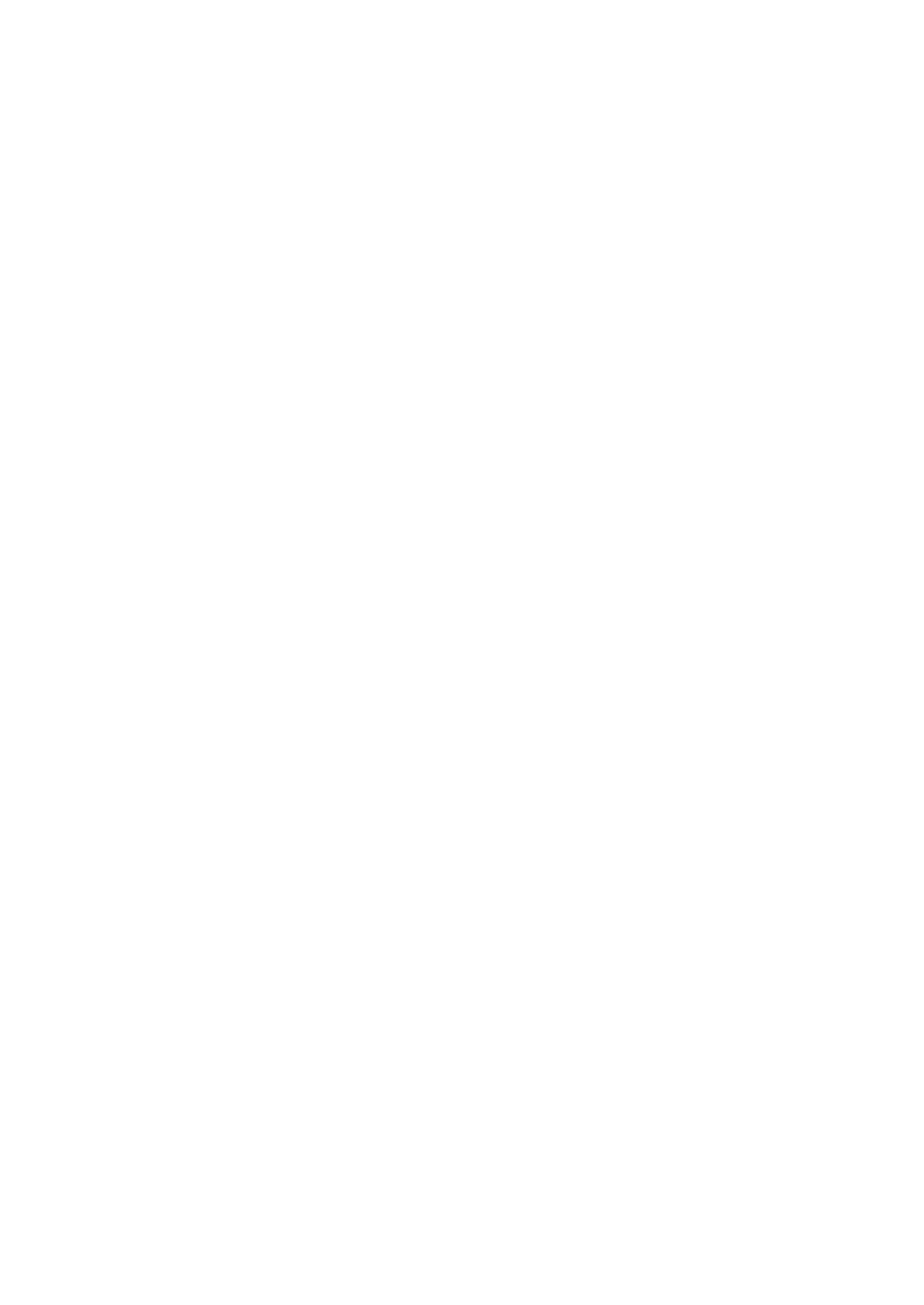- 19.2 Responsible staff member refers to individual having responsibility for maintenance of and administration relating to each register. This responsibility may be delegated to another staff member by the responsible staff member.
- 19.3 All such books and registers together with other relevant papers or information may, where appropriate, be kept in an electronic format and must be securely stored when not in use.
- 19.4 In conducting its operations, the Co-operative must seek to comply with all aspects of the General Data Protection Regulations (GDPR). All such matters are the responsibility of the Director.
- 19.5 The Co-operative's IT Co-ordinator is the Depute Director with support from the Senior Finance Officer and external IT support company. The system administrator is currently the Senior Finance Officer.

## **20. Security**

- 20.1 All senior staff are responsible for maintaining proper and adequate security at all times for buildings, furniture, equipment, and other assets, and any cash under their direct control. The Director is responsible for overall security and any risks to the Co-operative must be notified to the Directorimmediately.
- 20.2 Access to computer systems must be restricted by the appropriate use of passwords etc. which should never be shared. A formal password policy should be in place and enforced and be contained within the Co-operative's Data Protection and Access to Personal Information policy.
- 20.3 The Director will ensure that there are adequate systems in place covering the security and use of all data (personal and sensitive information) relating to applicants, tenants, members of staff, contractors and of the public held either in electronic or paper format, to comply with the GDPR.
- 20.4 Current office key holders are all permanent members of staff. The Co-operative has CCTV coverage of the full building and retains video footage for one week. Video recording equipment and hard drive are located in the locked server room, the key to which is held by the Director/Depute Director.
- 20.5 The petty cash box will be held in the office safe at all times unless in use.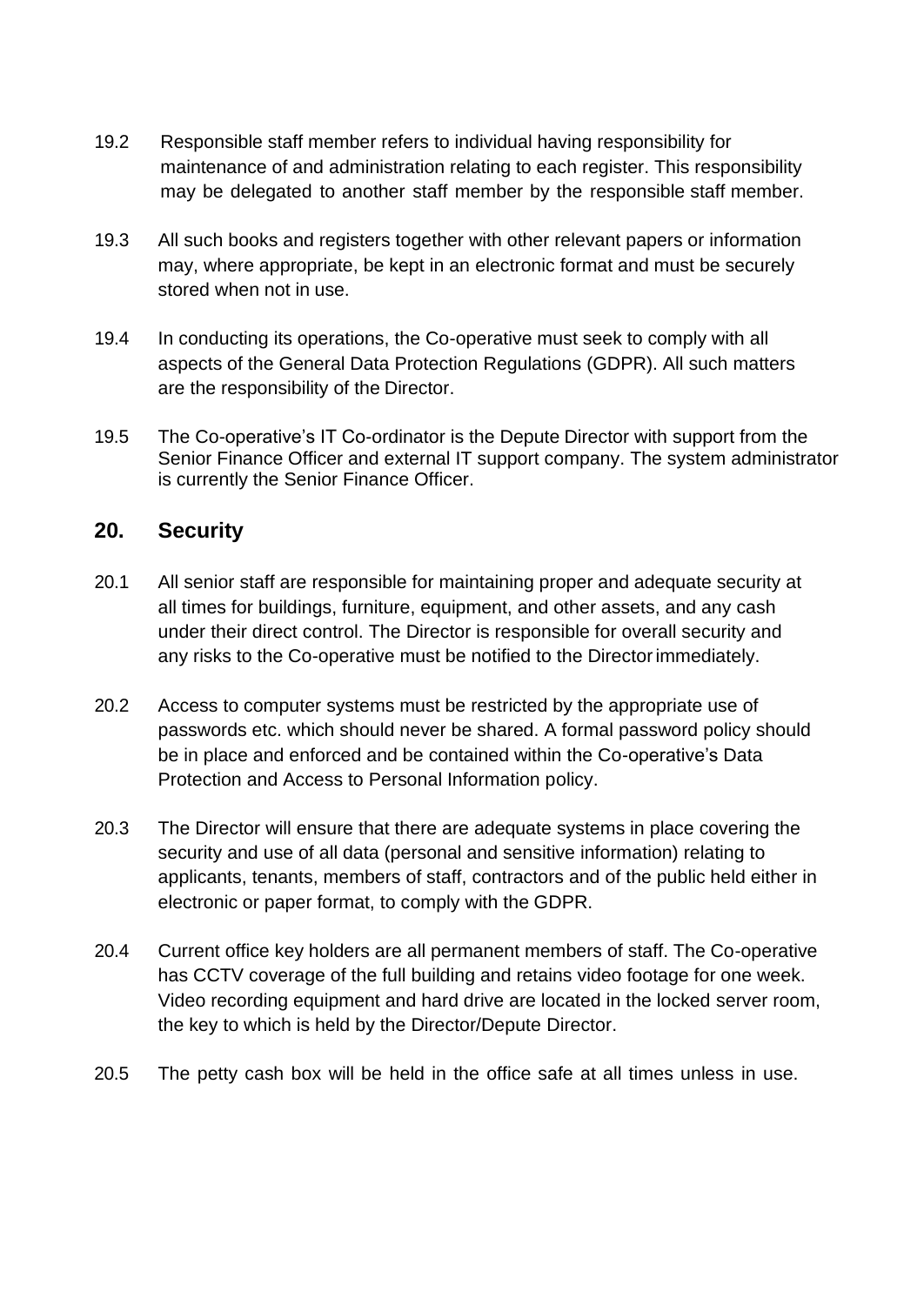The secured rent cash box will be emptied daily and the monies transferred to the safe and kept in a locked cash box.The keys to each box are held by the Senior Finance Officer in a locked drawer.

- 20.6 Access to the safe is restricted to:
	- Director
	- Depute Director
	- Technical Manager
	- Senior Finance Officer
- 20.7 The safe is accessed via a combination code. This will be changed on at least a quarterly basis by the Senior Finance Officer and communicated to all authorised staff.
- 20.8 Under no circumstances should other staff members be given access to the safe, told the safe combination code, or retain possession of the petty cash or rent box keys. In all cases petty cash and rent box keys must be retained in the possession of the authorised staff member who, under no circumstances, should leave keys unattended.
- 20.9 A register will be maintained of all items held within the safe. Documents should be signed out when removed by an authorised member of staff and signed back in when returned. A regular check should be made by the Senior Finance Officer to ensure all items are present in the safe.
- 20.10 Any cheques received by incoming post should be recorded on an incoming mail register,and passed to the Senior Finance Officer to review and verify.
- 20.11 The loss of office, property or petty cash keys must be notified to the Director or Depute Director immediately.

## **21. Insurances**

- 21.1 The Senior Finance Officer will affect all insurance cover on behalf of the Cooperative subject to senior staff confirming cover requirements. Due to EU Procurement rules the use of a specialist consultant may be required. The appointment of this consultant will be approved by the Board.
- 21.2 All senior staff of the Co-operative will advise the Senior Finance Officer by email of events likely to result in a change to the Co-operative's insurance requirements.
- 21.3 The Senior Finance Officer, in consultation with the Director, will review all insurances during the year and report to the Board thereon.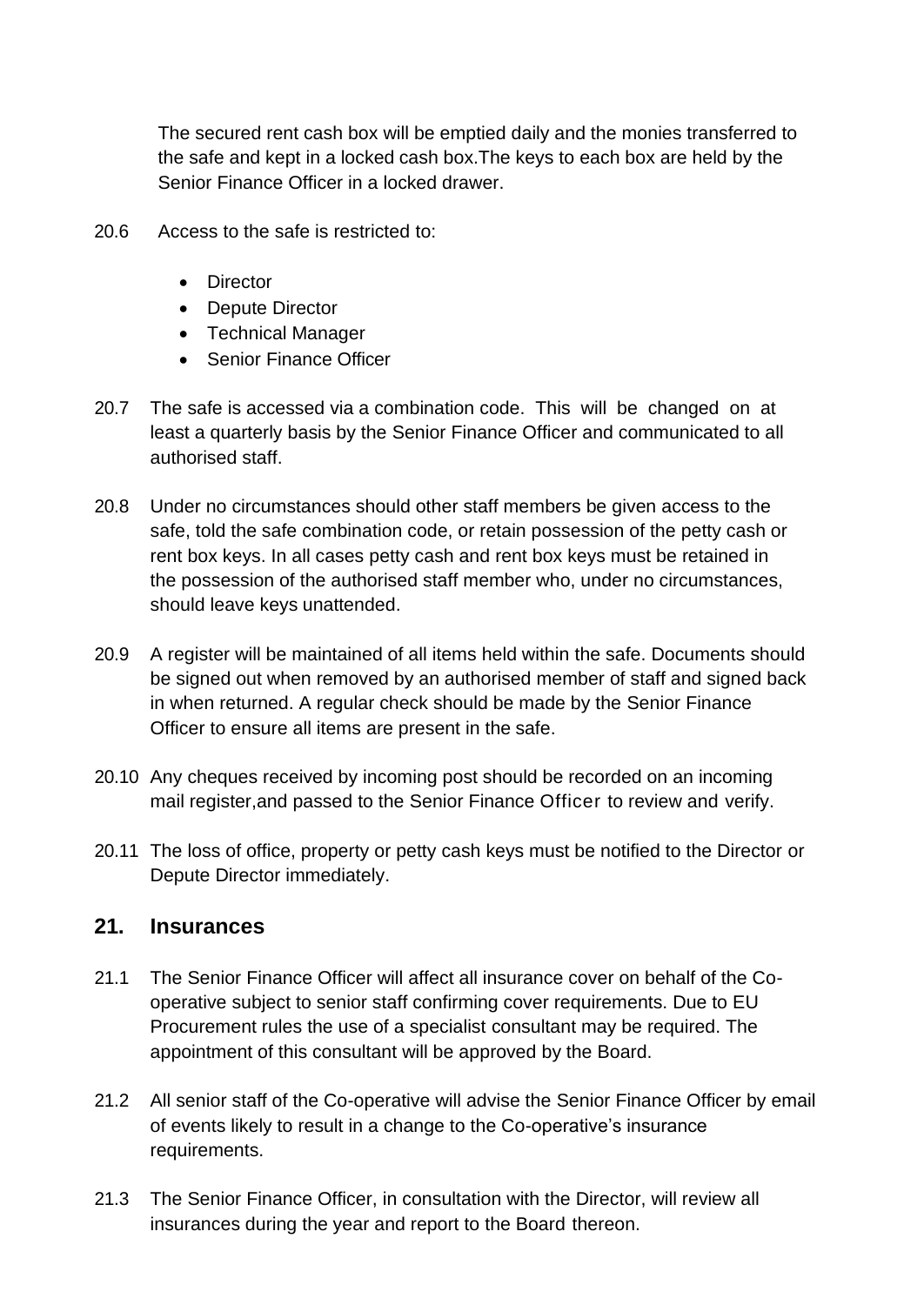- 21.4 The submission of all non-housing property insurance claims is the responsibility of the Senior Finance Officer. Submission of housing property insurance related claims is the responsibility of the Maintenance Officer.
- 21.5 The Employer's Liability Insurance Certificate will be displayed in the public reception area for each place of business.
- 21.6 The Co-operative will ensure, prior to contracts commencing, that written agreement is received from external contractors that they will insure and take responsibility for all works in progress. A copy of the insurance cover in place must be received by the Maintenance Officer of the Co-operative in advance of such works commencing.

## **22. Risk management**

- 22.1 The Co-operative's approach to managing risk is detailed within the risk management methodology policy.
- 22.2 All current activities and proposals for new activities will be subject to risk assessment.
- 22.3 Where potential risks are identified the activity will be included in the current risk matrix together with measures to manage, avoid or mitigate the risk.
- 22.4 The Director will provide a report and the current risk matrix to the Audit, Risk and Staffing sub-Committee at each meeting to update on the key strategic risks to the Co-operative and how they are being managed.

## **23. Value for money**

- 23.1 The Co-operative will seek to obtain value for money in terms of any fixed asset investments, its contractual commitments and in its day-to-day operational activities. Returns on investments will be managed in line with the Treasury Management policy.
- 23.2 The selection of an appropriate method of procurement, the use of tendering procedures, the selection of appropriate financing options and a balancing of quality and cost or other appropriate cost benefit analysis will be undertaken by the Co-operative in its decision-making process.
- 23.3 The Co-operative has a value for money statement and this is reviewed annually in order to ensure the continuing safeguarding and promotion of tenants' interests.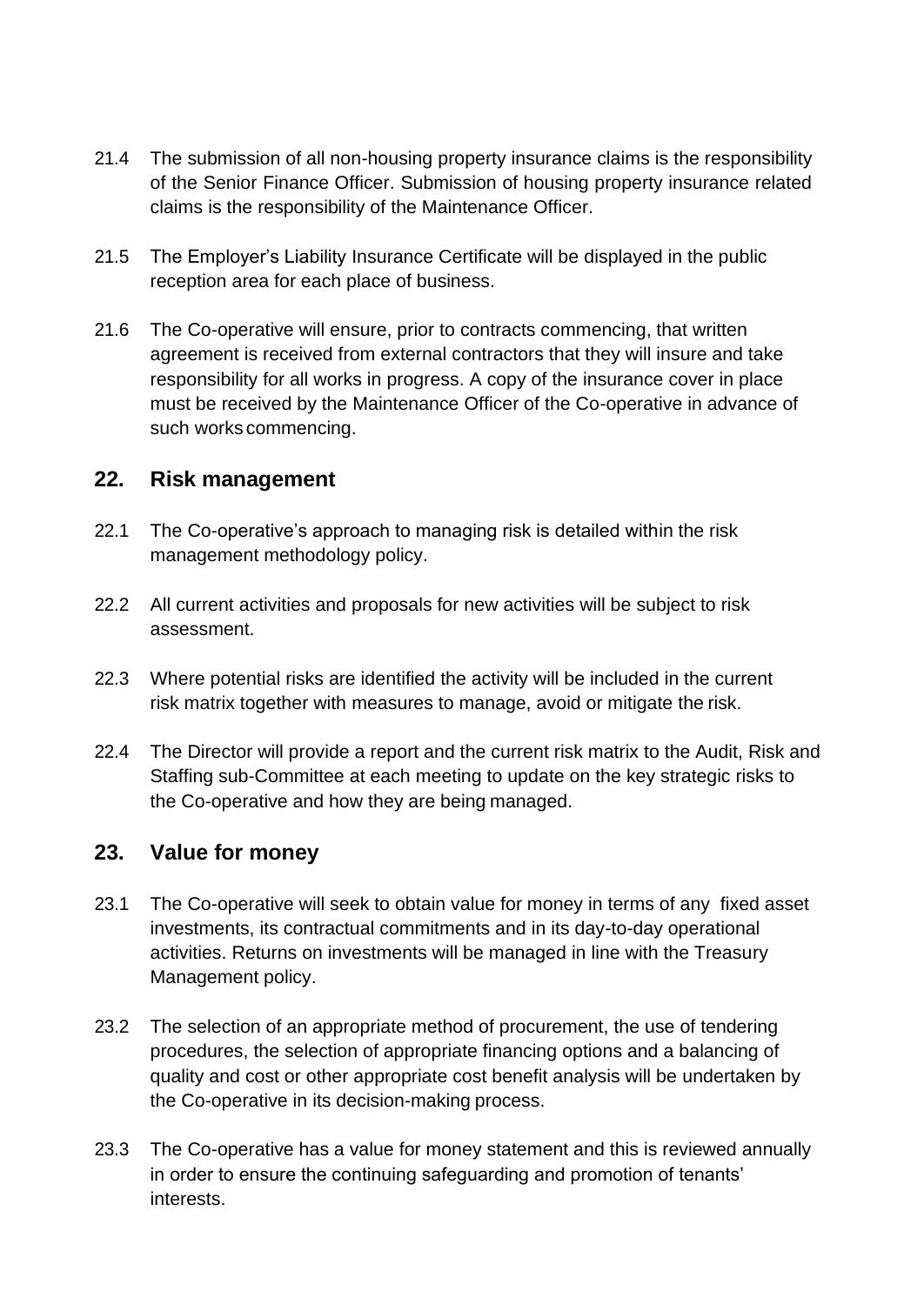## **24. Treasury management**

- 24.1 The Co-operative will base its Treasury Management Policy on the recommendations of the Code of Practice on Treasury Management (2017 edition) issued by the Chartered Institute of Public Finance and Accountancy.
- 24.2 The Co-operative will maintain as the cornerstone for effective treasury management:
	- A treasury management policy statement stating the policies objectives and approach to risk management of its treasury management activities
	- Suitable treasury management practices (TMPs), setting out the manner in which the Co-operative will seek to achieve those policies and objectives and prescribing how it will manage and control those activities.
- 24.3 The content of the policy statement and TMPs will follow the recommended practice contained in sections 6 and 7 of the code, subject only to amendment where necessary to reflect the particular circumstances of the Co-operative. Such amendments will not result in the Co-operative materially deviating from the Code's key principles.
- 24.4 All investment of funds or arrangements for seeking and managing private finance will be undertaken in accordance with the Co-operative's Treasury Management Policy.
- 24.5 Day-to-day operation of the policy will be delegated to the Director and Depute Director, subject to any exceptions as set out in the Treasury Management Policy.
- 24.6 The Senior Finance Officer or Finance Agent will report to the Board on borrowing and investments on an annual basis, or more frequently if required, as specified in the Treasury Management Policy.

# **25. Travel, subsistence & other allowances**

- 25.1 All claims for payment of car allowances, subsistence allowances, travelling and incidental expenses will be authorised and paid in accordance with the Cooperative's policies and procedures on board expenses and staffexpenses.
- 25.2 All claims for payments of travel, subsistence and other expenses will require to be authorised in accordance with the current Financial Procedures.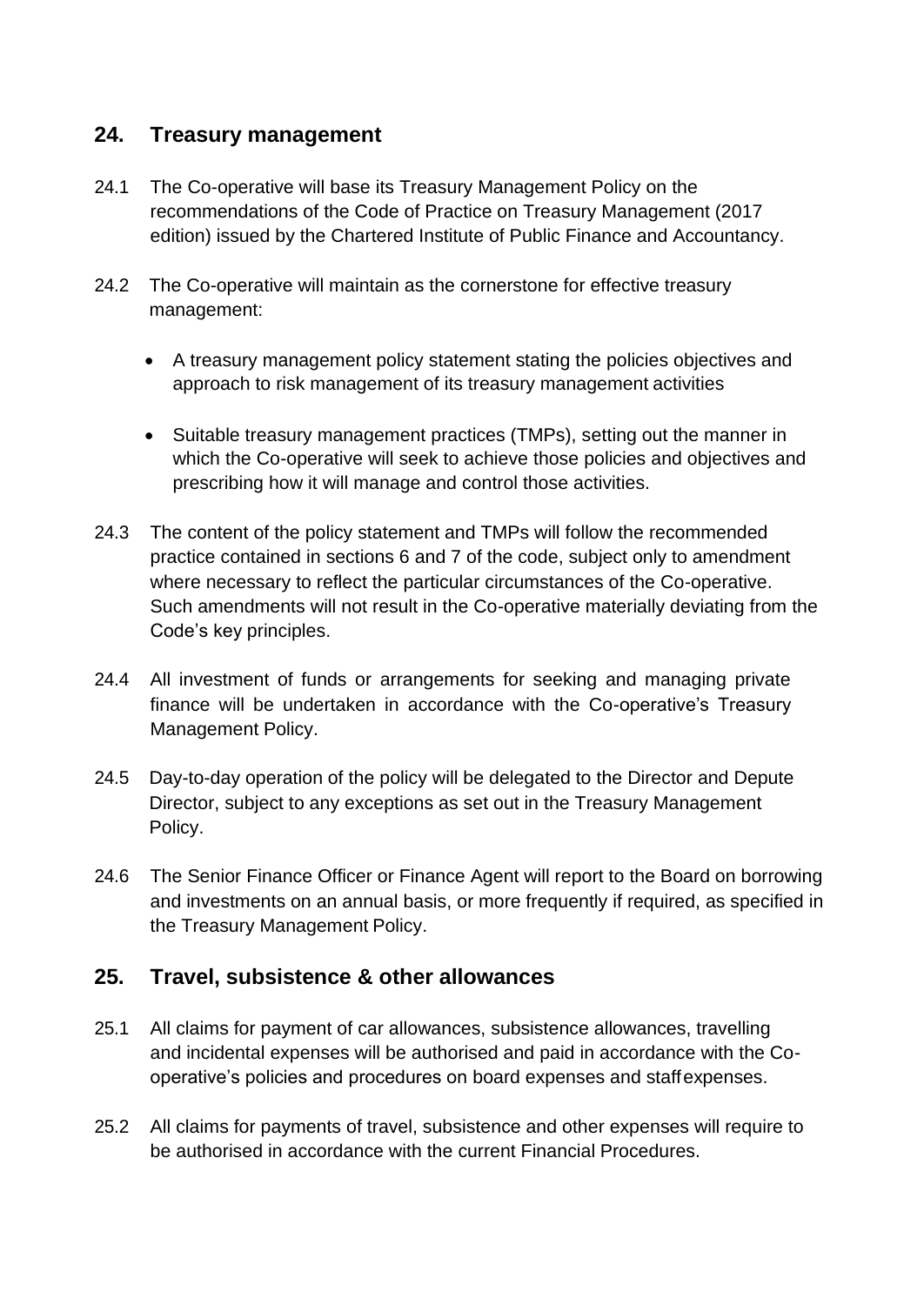# **26. Entitlement, payments & benefits policy**

- 26.1 The giving and receiving of gifts and hospitality will be in accordance with the Co-operative's Entitlements, Payments & Benefits policy.
- 26.2 All Board members and staff will ensure that they declare any interest with regards to any aspect of the Co-operative's activities as required by the Rules and all regulatory requirements. The Director will maintain the Register of Interests in accordance with the Co-operative's policy document.

# **27. Donations**

- 27.1 The Co-operative's approach to donations is detailed within the Donations Policy.
- 27.2 Approval of donations must be in accordance with the delegation levels set out in Section 29 – Authorisation Levels.

# **28. Benchmarking and performance analysis**

28.1 The Co-operative's Director will ensure that reports will be submitted to the Board on the following frequency/areas:

#### After each quarter end

- Management accounts including budget performance, loan covenant results and relevant financial ratios
- Operational performance against targets and KPIs
- Progress with annual delivery plan

#### **Annually**

- Comparison of results with SHR published ratios and statistics
- Annual Return on the Charter (ARC) and benchmarking results against peer and local RSLs

The Board may consider issues arising from the above in greater detail.

28.2 All senior staff are responsible for the provision of information attaching to their department in line with an agreed timetable confirmed by the Director and included within the annual delivery plan. Senior staff when providing relevant data or statistics summaries will have available the detailed calculations or file attachments that represent the source of the summary data or statistics provided. The Director or a delegated representative will review relevant information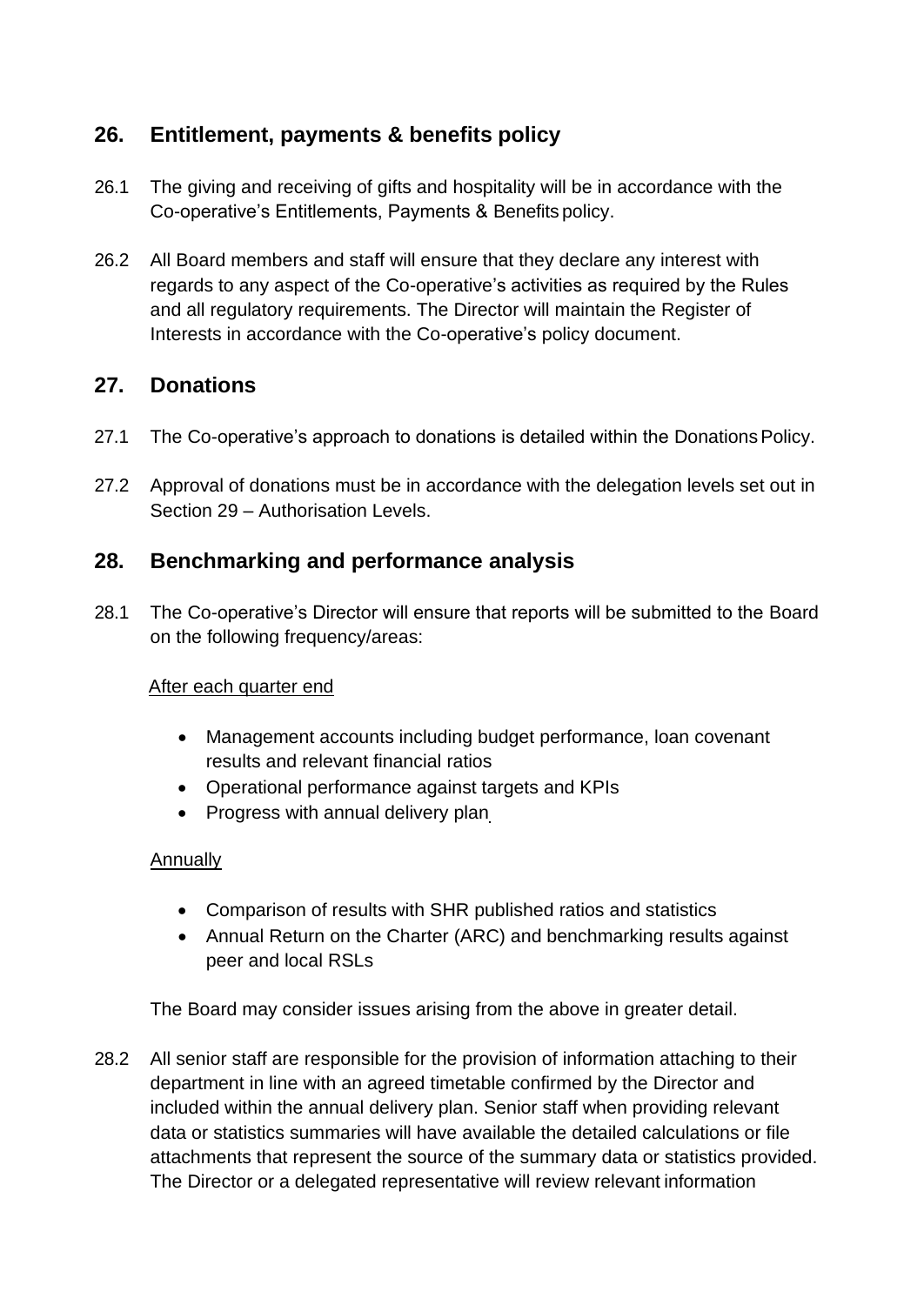provided in order to ensure accuracy and consistency of reporting before presenting to the Board.

## **29. Authorising levels**

- 29.1 Only those staff with the delegated authority to do so will incur an expenditure commitment or authorise a payment. No payments will be made by the Senior Finance Officer unless the payment has been checked and signed off by those with the appropriate authority.
- 29.2 The Board approves budgets prior to the beginning of the financial year and staff have delegated authority to spend within these budgets subject to Standing Orders and the current Scheme of Delegated Authorities.
- 29.3 There are three levels of procedures involved in authorising expenditure.
	- a) Taking on the commitment to spend
	- b) Certification that the expenditure is arithmetically correct
	- c) Approving the invoice after goods or services received

Responsibility for parts b) & c) above are set out within the Financial Procedures.

29.4 Approval of Commitment to Spend (including entering contracts)

| Up to $£10,000$ | Depute Director  |
|-----------------|------------------|
| Up to $£15,000$ | <b>IDirector</b> |
| Over £15,000    | <b>Board</b>     |

#### i) Capital expenditure (properties)

| a,           | Purchase of a property                                        | Board                             |
|--------------|---------------------------------------------------------------|-----------------------------------|
| $\mathsf{b}$ | Development spend within approved<br>contract sums            | <b>Technical Manager/Director</b> |
| $\mathbf{C}$ | Component replacement spend within Technical Manager/Director |                                   |
|              | approved contract sums                                        |                                   |
| $\mathsf{d}$ | Contract variations up to £10,000                             | Director                          |
| e            | Contract variations over £10,000                              | <b>Board</b>                      |

#### ii) Staff appointments, salaries and staff costs

| la)         | New posts/new appointments | Board                    |
|-------------|----------------------------|--------------------------|
| $ b\rangle$ | <b>Temporary contracts</b> | Director                 |
| c           | <b>Salary reviews</b>      | <b>Board</b>             |
| d)          | Staff expenses             | Director/Depute Director |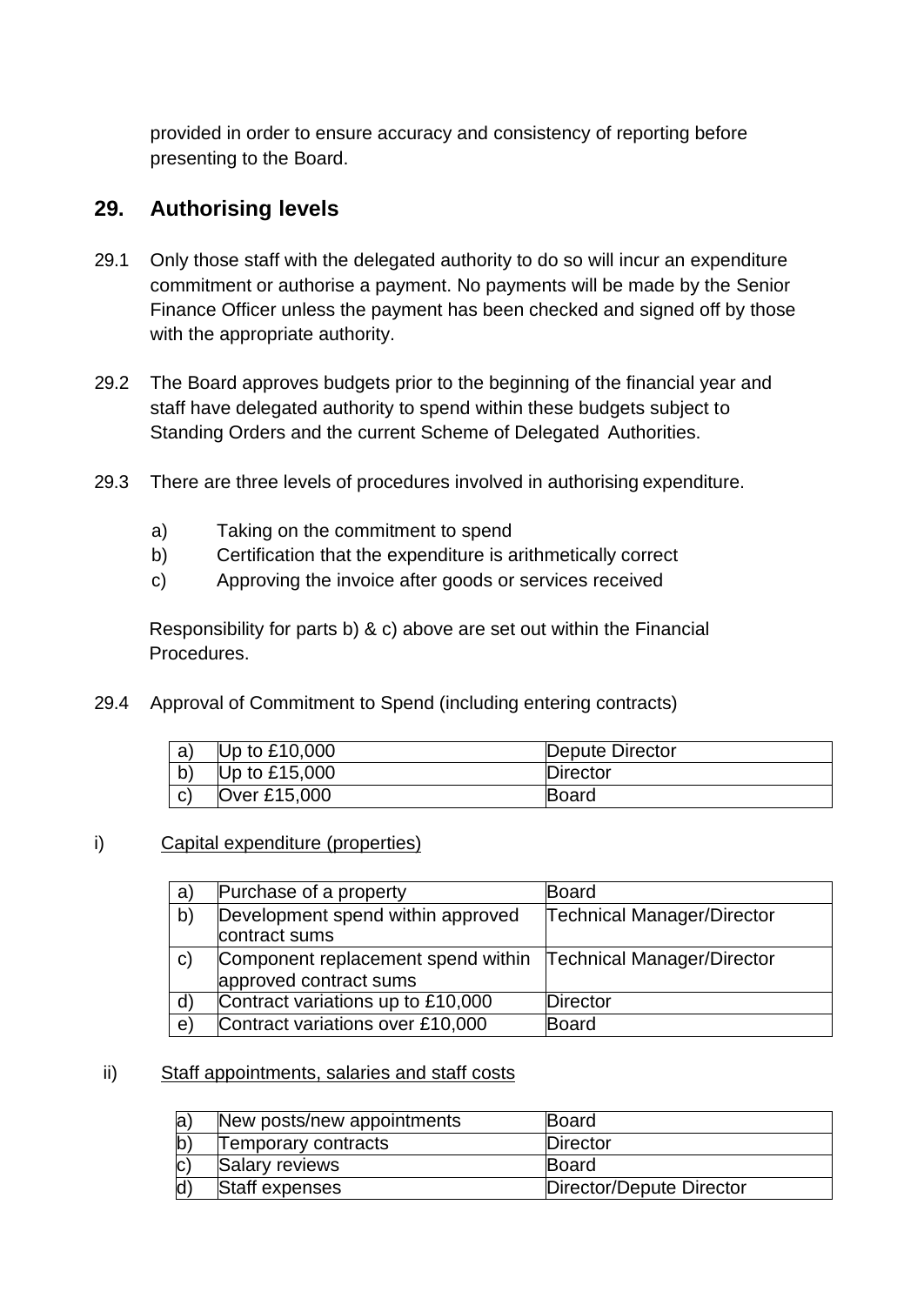| le.          | Board expenses           | Director                       |
|--------------|--------------------------|--------------------------------|
| f            | Depute Director expenses | Director                       |
| g            | <b>Overtime</b>          | Director/Depute Director/Board |
| $\mathsf{h}$ | Overtime Depute Director | Director                       |
|              | Redundancies/settlements | Board                          |

## iii) Property management costs

| a)           | Repairs & Maintenance up to £1,000  | <b>Asset Management Officer</b> |
|--------------|-------------------------------------|---------------------------------|
| b)           | Repairs & Maintenance up to £2,500  | Maintenance Officer             |
| $\mathbf{C}$ | Repairs & Maintenance up to £5,000  | <b>Technical Manager/Depute</b> |
| $\mathsf{d}$ | Repairs & Maintenance up to £10,000 | Director                        |
| $\epsilon$   | Repairs & Maintenance over £10,000  | <b>Board</b>                    |

## iv) Information Technology, Office Administration & Other General Expenses

| a)           | Up to $£250$          | <b>Customer Service Advisor</b> |
|--------------|-----------------------|---------------------------------|
|              | $\mathsf{Up}$ to £500 | <b>Finance Officer</b>          |
| $\mathbf{C}$ | Up to $£5,000$        | Depute Director                 |
|              | Up to $£10,000$       | Director                        |
| e)           | Over £10,000          | <b>Board</b>                    |

## i) Housing Management

| a)           | Legal Fees per case up to £1,000    | <b>Housing Officers</b> |
|--------------|-------------------------------------|-------------------------|
| b)           | Welfare benefit services cost up to | <b>Housing Officers</b> |
|              | £500                                |                         |
| $\mathsf{C}$ | All costs up to £5,000              | Depute Director         |
| d)           | All costs up to £10,000             | <b>Director</b>         |
| e)           | All costs over £10,000              | <b>Board</b>            |

### vii) Donations

| $\sim$ |    |
|--------|----|
| ,,,,   | uu |

The above individuals have the same authority levels for authorising invoices for payment.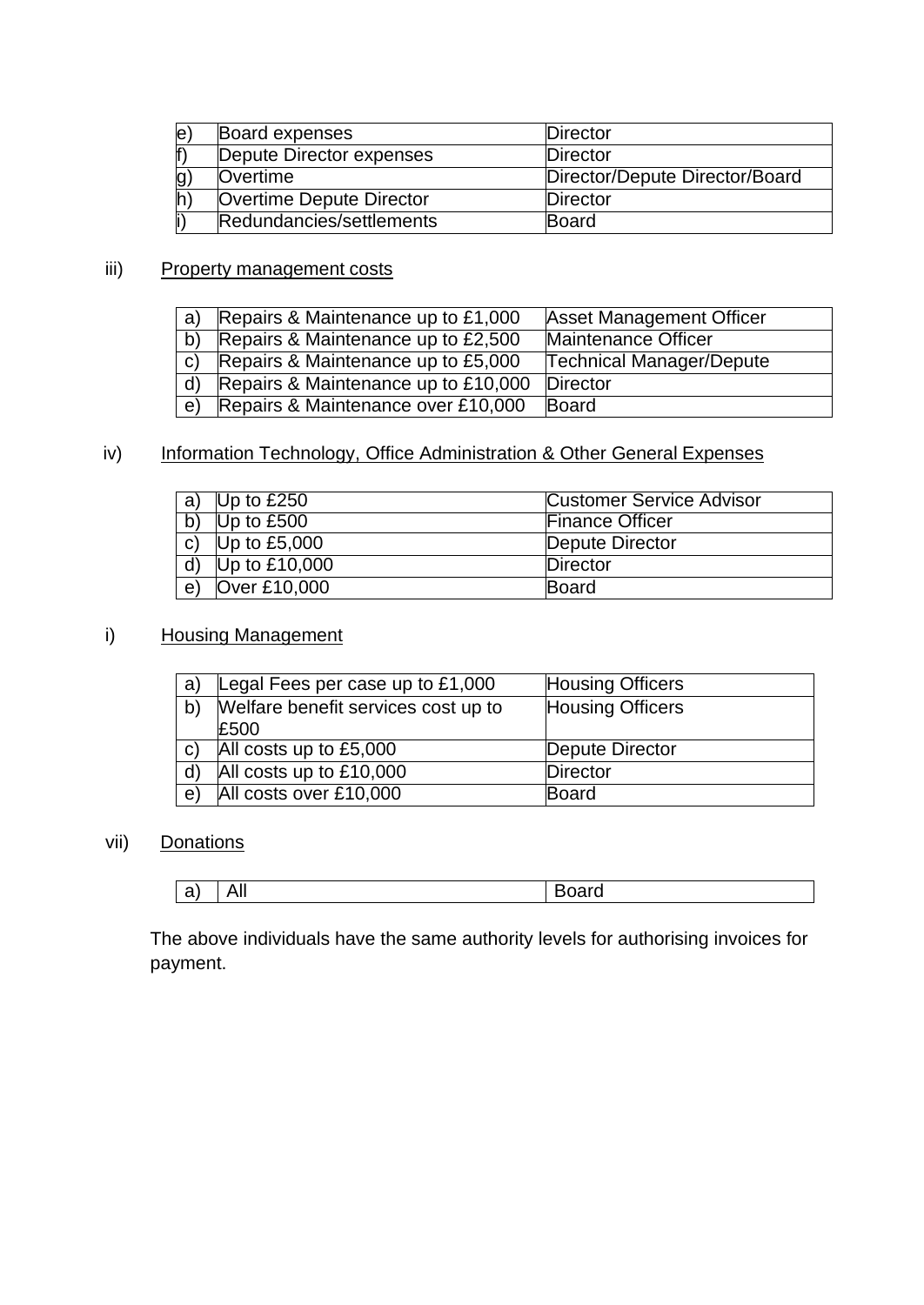# **30. Authorised signatories**

30.1 The following is the list of signatories authorised to act in each area:

| <b>BACS Payment List</b>              |                                                         |
|---------------------------------------|---------------------------------------------------------|
| Prepared by                           | <b>Senior Finance Officer</b>                           |
| Authorised by                         | Director or Depute Director                             |
|                                       |                                                         |
| <b>BACS Payment (Online) Banking)</b> |                                                         |
| Prepared by                           | <b>Senior Finance Officer</b>                           |
| Authorised by                         | Any two of the bank mandated<br>authorised signatories  |
|                                       |                                                         |
| <b>Cheque Payments</b>                |                                                         |
| Prepared by                           | <b>Senior Finance Officer</b>                           |
| Authorised by                         | Any two of the bank mandated<br>authorised signatories  |
| <b>Grant Offers</b>                   |                                                         |
| Authorised by                         | Director or Depute Director or Office<br><b>Bearers</b> |
|                                       |                                                         |
| <b>Grant Claims</b>                   |                                                         |
| Prepared by                           | <b>Senior Finance Officer</b>                           |
| Authorised by                         | Director or Depute Director                             |
| <b>Private Finance Drawdown</b>       |                                                         |
| Prepared by                           | <b>Senior Finance Officer</b>                           |
| Authorised by                         | Director or Depute Director or Office<br><b>Bearers</b> |
|                                       |                                                         |

30.2 A copy of all sample signatory must be retained by the Senior Finance Officer and these should be used to verify signatures and should be updated any time there is a change of authorised staff/agents.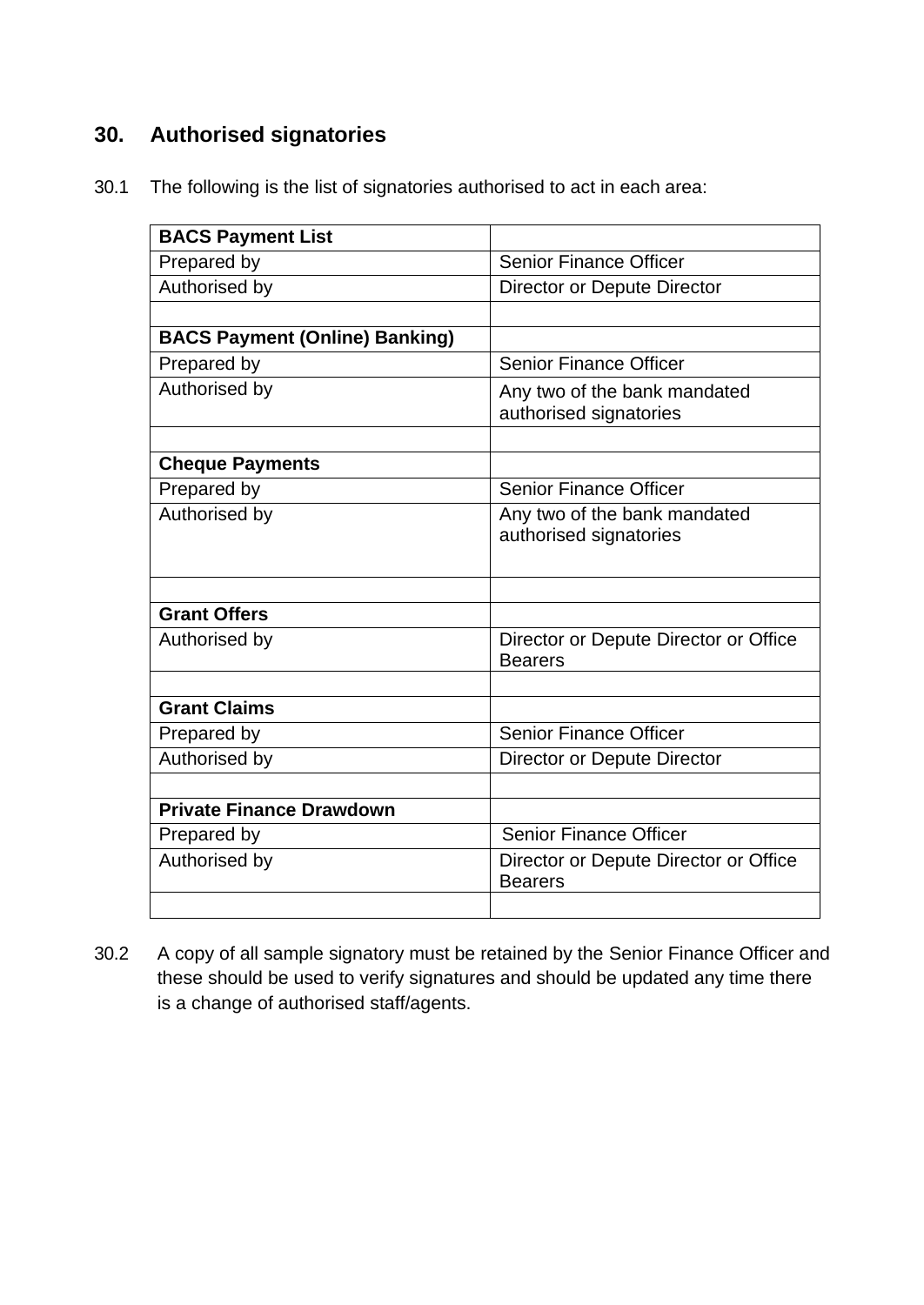# **31. Budget holders**

31.1 The following is the list of budget holders responsible for each area of budget:

| Director / Depute Director Employee Costs |                                          |
|-------------------------------------------|------------------------------------------|
|                                           | Consultants                              |
|                                           | <b>Advertising &amp; Promotion</b>       |
|                                           | <b>Board Expenses</b>                    |
|                                           | <b>Staff Recruitment</b>                 |
|                                           | <b>Donations</b>                         |
|                                           | <b>General Legal fees</b>                |
|                                           | <b>Housing Legal fees</b>                |
|                                           | <b>Other Fixed Assets</b>                |
|                                           | IT                                       |
|                                           | <b>New Build Projects</b>                |
|                                           | <b>Staff/Board Training</b>              |
|                                           | Subscriptions                            |
|                                           | <b>Tenant Participation</b>              |
|                                           | <b>Wider Action</b>                      |
|                                           | Equipment Purchase/ Leasing/ Maintenance |
|                                           | <b>Bad Debts</b>                         |
| <b>Technical Manager</b>                  | <b>Component replacement Costs</b>       |
|                                           | <b>Reactive Maintenance</b>              |
|                                           | <b>Void Costs</b>                        |
|                                           | Major Repairs/                           |
|                                           | <b>Cyclical Maintenance</b>              |
|                                           | <b>Estate Management</b>                 |
|                                           | <b>Office Repairs</b>                    |
|                                           |                                          |
| <b>Senior Finance Officer</b>             | <b>General Expenses</b>                  |
|                                           | Audit Fee (Internal & external)          |
|                                           | <b>Rent &amp; Rates</b>                  |
|                                           | Heat, Light & Cleaning                   |
|                                           | Insurance                                |
|                                           | <b>Printing &amp; Stationery</b>         |
|                                           | Postage                                  |
|                                           | <b>Telephones</b>                        |
|                                           | Loan Payments                            |
|                                           | <b>Bank Charges</b>                      |
|                                           | <b>Staff Uniforms</b>                    |

Any budget area not covered by the above will be the responsibility of the Director unless expressly delegated to another member of staff.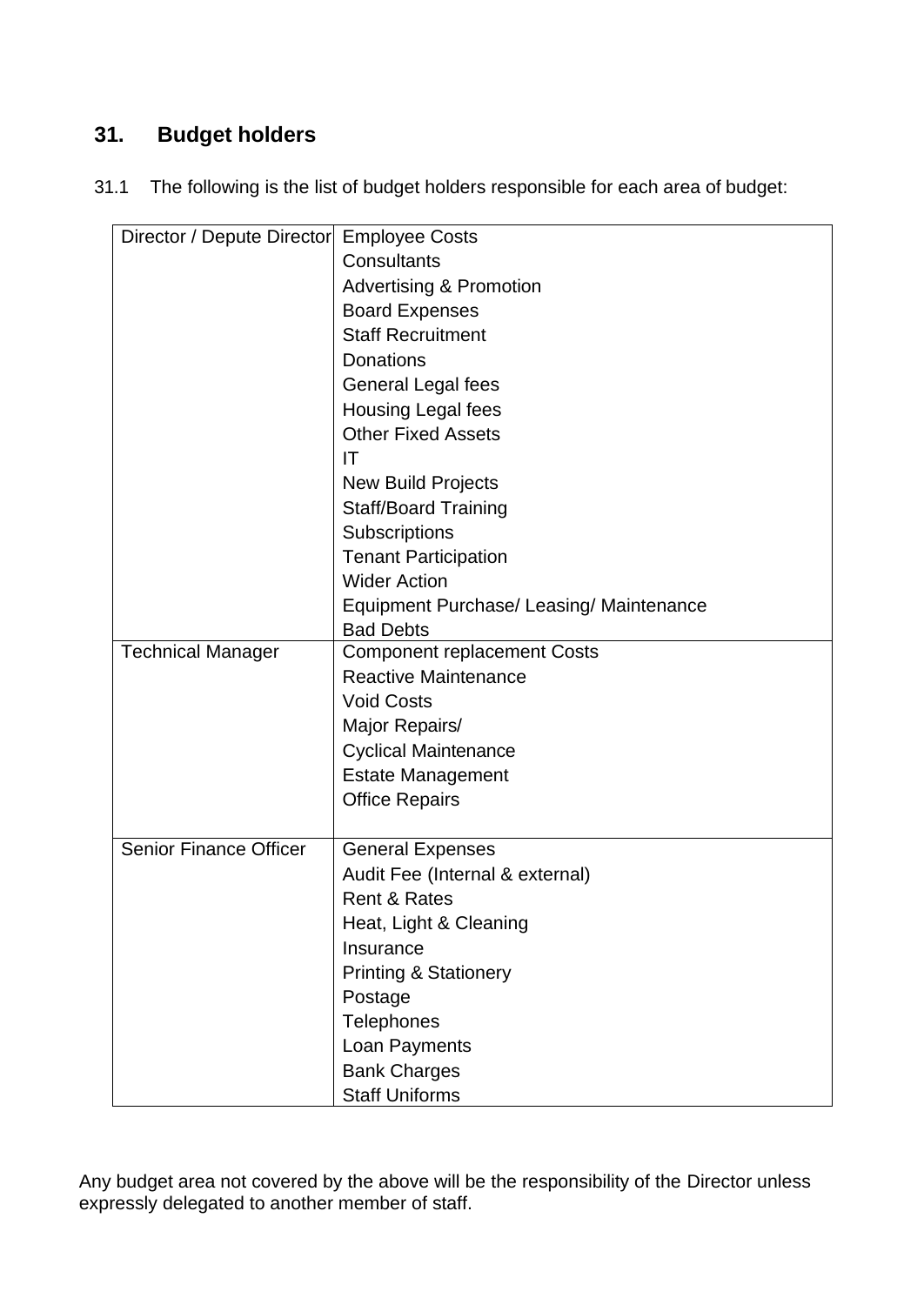## **32. Group structures**

- 32.1 In certain circumstances, it may be advantageous to the Co-operative to establish subsidiaries as part of a group structure to undertake services on its behalf.
- 32.2 The Board is responsible for approving the establishment of group structures and subsidiaries and the procedure to be followed in order to do so.
- 32.3 It is the responsibility of the Board to establish the shareholder arrangements and appoint directors of companies wholly or partly owned by the Co-operative.
- 32.4 The directors of any subsidiary companies must submit an annual budget/ business plan and report to the Co-operative parent Board for approval.

# **33. New projects**

- 33.1 Prior to committing the Co-operative to any new projects or activities a full options appraisal, risk and financial assessment will be carried out and reported to the Board for consideration and approval.
- 33.2 In the event that a new project or activity results in a net financial loss to the Cooperative then the overall impact on the Co-operative's long term financial projections requires to be considered and reported on as part of the overall assessment report.
- 33.3 External specialist and legal advice will be taken where appropriate.

# **34. Amendment of financial regulations**

#### **Authority to amend Financial Regulations**

34.1 Only the Board has authority to make changes in the Co-operative's Financial Regulations.

#### **Reasons for change**

- 34.2 Amendments to Financial Regulations may be required for the following reasons:
	- Changes in statute, regulatory guidance, rules, standing orders, or delegated authorities which contradict or otherwise require a change in the Financial Regulations;
	- Recommendations from Internal or External Auditors; or
	- Operational experience of the Co-operative.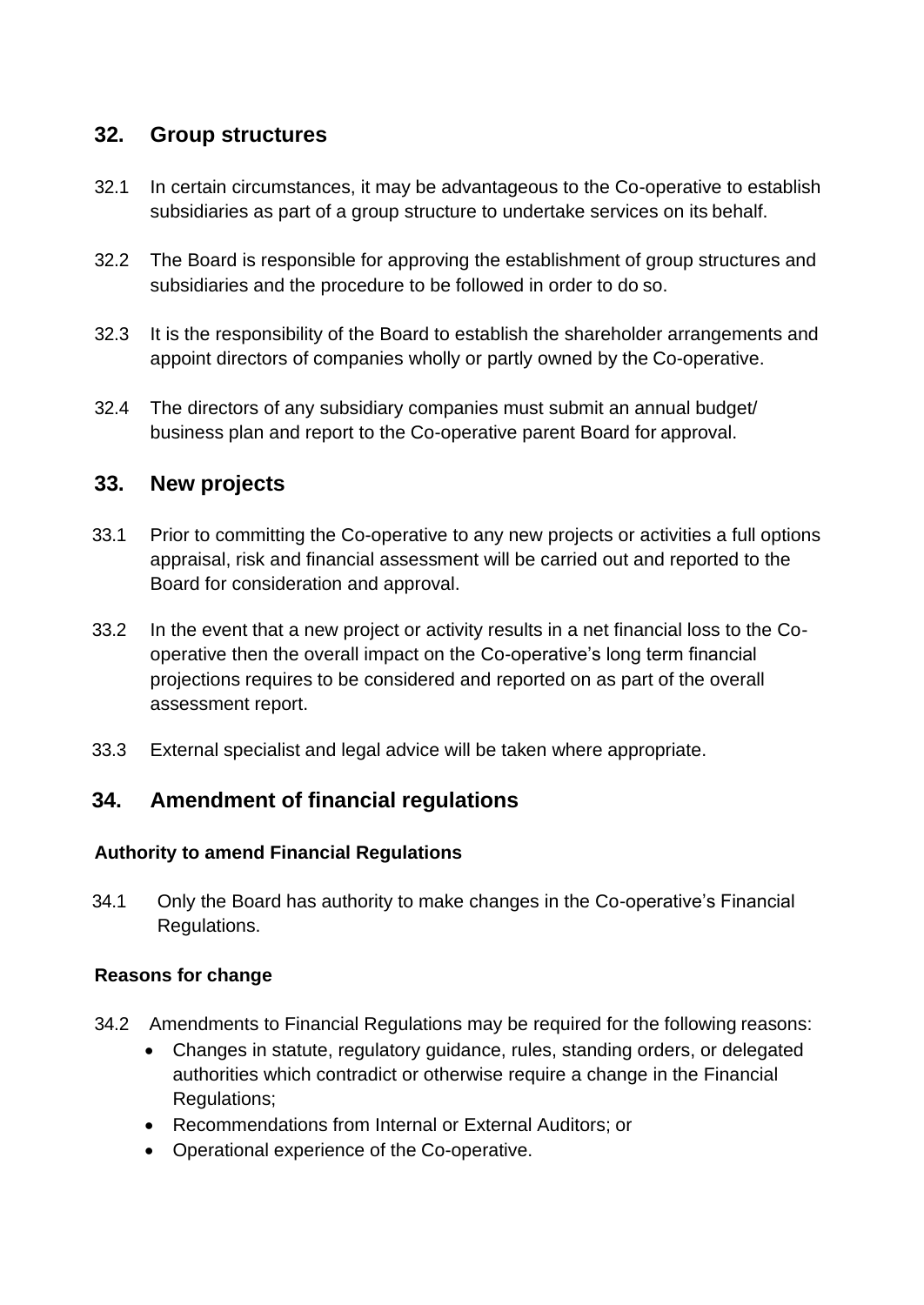#### **Source of amendment**

- 34.3 Amendments to the Financial Regulations may be proposed to the Board by:
	- A Board member
	- The Director
	- The Depute Director
- 34.4 Board members must receive a report clearly articulating the proposed change(s) and why the changes are being sought.
- 34.5 Amendments to the Financial Regulations are subject to the usual Board voting procedures as set out in the Standing Orders. Any amendments approved have immediate effect unless the Board resolves otherwise.

## **35. GDPR Privacy Statement**

35.1 The Co-operative will gather and use certain information about individuals in accordance with GDPR. Staff members have a responsibility to ensure compliance with the terms of the privacy policy and to collect, handle and store personal information in accordance with relevant legislation. The Fair Processing Notice (FPN) details how personal data is held and processed.

#### **Staff and Board declarations**

Please sign below that you have read and understood the Financial Regulations

| <b>BOARD MEMBERS</b> |             |  |  |  |
|----------------------|-------------|--|--|--|
| <b>Signature</b>     | <b>Date</b> |  |  |  |
| <b>Signature</b>     | <b>Date</b> |  |  |  |
| <b>Signature</b>     | <b>Date</b> |  |  |  |
| <b>Signature</b>     | <b>Date</b> |  |  |  |
| <b>Signature</b>     | <b>Date</b> |  |  |  |
| <b>Signature</b>     | <b>Date</b> |  |  |  |